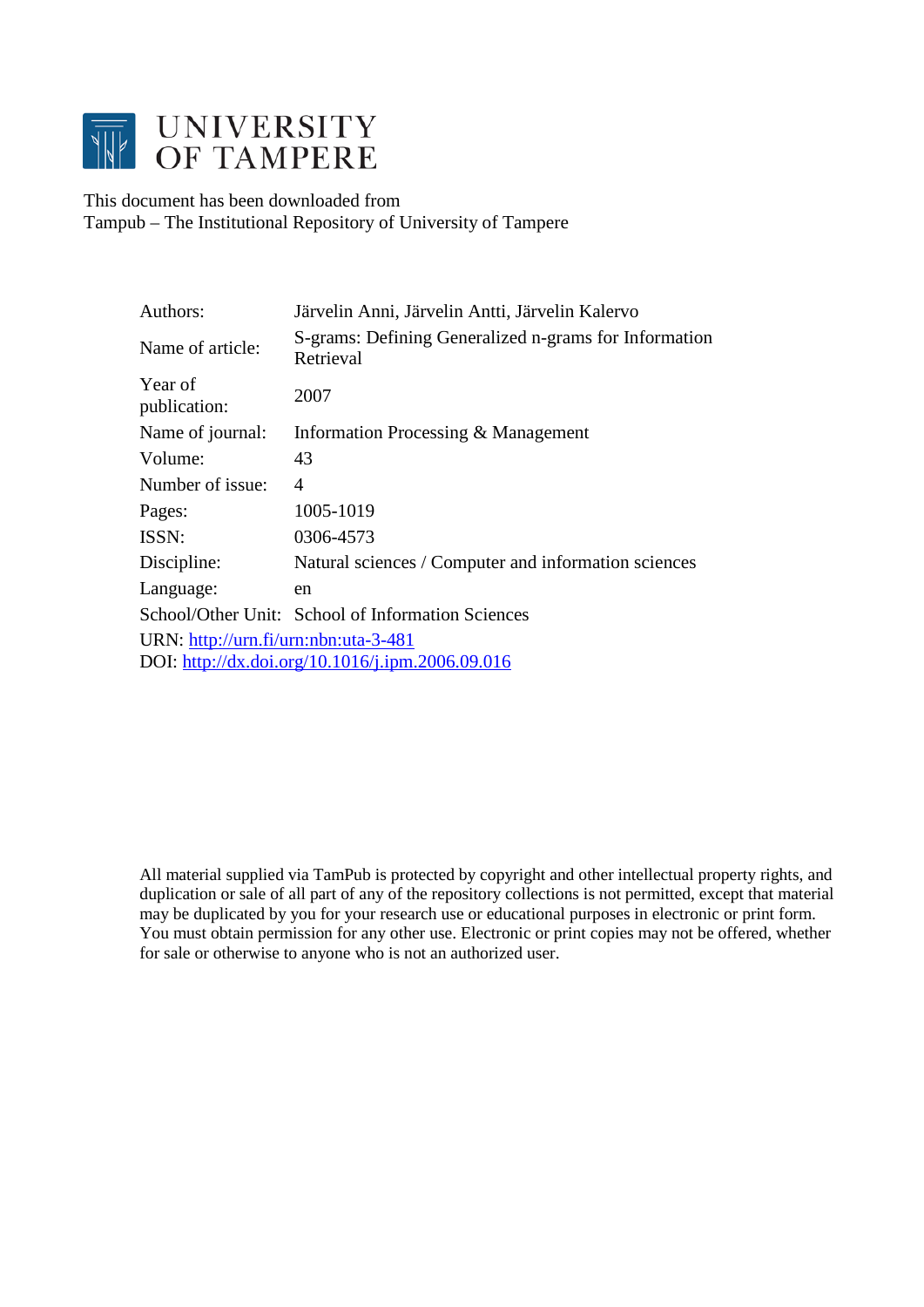Preprint of: Järvelin, A. Järvelin, A. & Järvelin, K. (2007). s-grams: Defining Generalized  $n$ -grams for Information Retrieval. Information Processing  $\&$ Management 43, to appear.

The final version will be available in electronic form at the Information Proessing & Management website under http://www.s
ien
edire
t.
om/

# $s$ -grams: Defining Generalized *n*-grams for

Anni Järvelin<sup>a,∗</sup>, Antti Järvelin<sup>b</sup>, Kalervo Järvelin<sup>a</sup>

<sup>a</sup>University of Tampere, Department of Information Studies, FIN-33014 University of Tampere, Finland

 $^{\rm b}$ University of Tampere, Department of Computer Sciences, FIN-33014 University of Tampere, Finland

# **Abstract**

 $n$ -grams have been used widely and successfully for approximate string matching in many areas.  $s$ -grams have been introduced recently as an  $n$ -gram based matching technique, where di-grams are formed of both adjacent and non-adjacent characters. s-grams have proved successful in approximate string matching across language boundaries in Information Retrieval  $(IR)$ .  $s$ -grams however lack precise definitions. Also their similarity comparison lacks precise definition. In this paper, we give precise definitions for both. Our definitions are developed in a bottom-up manner, only assuming character strings and elementary mathematical concepts. Extending established practices, we provide novel definitions of s-gram profiles and the  $L_1$  distance metric for them. This is a stronger string proximity measure than the popular Jaccard similarity measure because Jaccard is insensitive to the counts of each  $n$ -gram in the strings to be compared. However, due to the popularity of Jaccard in IR experiments, we define the reduction of s-gram profiles to binary profiles in order to precisely define the (extended) Jaccard similarity function for s-grams. We also show that  $n$ -gram similarity  $\frac{1}{n}$  distance computations are special cases of our generalized definitions.

Key words: information retrieval, approximate string matching, n-grams, s-grams

Preprint submitted to Information Pro
essing and Management28 September <sup>2006</sup>

<sup>∗</sup> Corresponding author.

 $Email \ addresses:$  anni.jarvelin@uta.fi (Anni Järvelin),

antti.jarvelin@uta.fi (Antti Järvelin), kalervo.jarvelin@uta.fi (Kalervo Järvelin).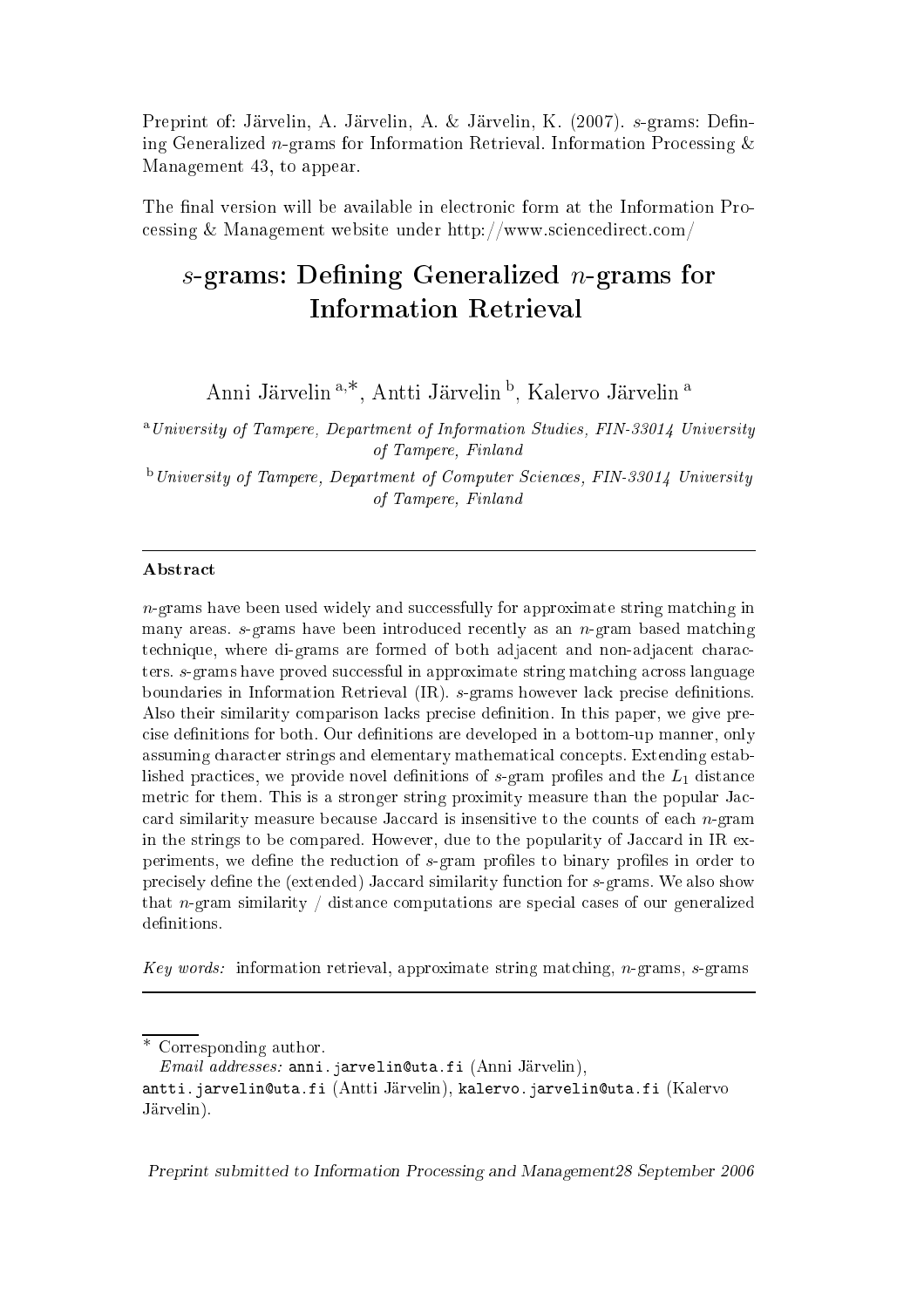## 1 Introdu
tion

s-gram matching is an approximate string matching technique, where the text strings compared are decomposed into s-grams, i.e., into fixed length substrings. The degree of similarity between the strings an be omputed by comparing their s-gram sets. The idea dates back to Shannon's Mathematical Theory of Communi
ation (1948) and it has in earlier literature also been referred to as *n*-grams (e.g. Pfeiffer et al. (1996); Robertson and Willett (1998)) or  $q$ -grams (e.g. Ukkonen (1992); Zobel and Dart (1996)). Typically  $n$ -grams consist of adjacent character pairs, triples etc. of the original strings. The name s-gram originates from a study by Pirkola et al. (2002), who devised a novel classified s-gram matching technique. In this technique the s-grams are formed of both adja
ent and non-adja
ent hara
ters of the text strings and classified into sets for computing the similarity. The name s-gram comes from the word skip and points to the idea that a number of hara
ters are skipped when the substrings (s-grams) are formed. In the original study, Pirkola et al.  $(2002)$  found classified s-grams better than both un-classified s-grams and the adjacent *n*-grams in matching cross-lingual spelling and monolingual morphologi
al variants.

In the literature, the terminology used for referring to  $n$ -grams and  $s$ -grams has varied. In this paper the term  $n$ -gram will be used to refer to the adjacent  $n$ -grams only. The term  $s$ -gram is used when referring to both the adjacent and non-adjacent s-grams. Thus  $n$ -grams are a special case of s-grams, where zero characters are skipped when the substrings are formed. Di-grams are conventional *n*-grams where the substrings' length is two  $(n=2)$ , for tri-grams  $n$  is three. When referring to different length s-grams expressions such as sdi-grams and s-tri-grams will be used. Furthermore, if also the skip length of an s-gram needs to be specified, s-grams of length  $n$  and skip-length  $k$  will be referred as  $s_{n,k}$ -grams.

n-gram matching is a widely used technique both within IR and outside (e.g. Ullman (1977); Ukkonen (1992); Pfeiffer et al. (1996); Zobel and Dart (1996); O'Rourke et al. (1997); Robertson and Willett (1998); Downie and Nelson (2000); Uitdenbogerd and Zobel (2002); Pirkola et al. (2002); Keskustalo et al. (2003); McNamee and Mayfield (2003); Grossman and Frieder (2004); Mahleko et al.  $(2005)$ ; Toivonen et al.  $(2005)$ ). Mahleko et al.  $(2005)$  give a formal definition to *n*-grams. However, the classified  $s$ -grams found superior to *n*-grams in information retrieval appli
ations la
k su
h defendable denitions. Also their similarity comparison (Pirkola et al., 2002) lacks a stringent definition. This paper provides stringent definitions both for s-grams and their classified similarity comparison. We do this firstly by formalizing the *similarity* comparison proposed in (Pirkola et al., 2002). Secondly, we propose the use of *distance* measures used earlier in the literature and extend them for classified s-grams.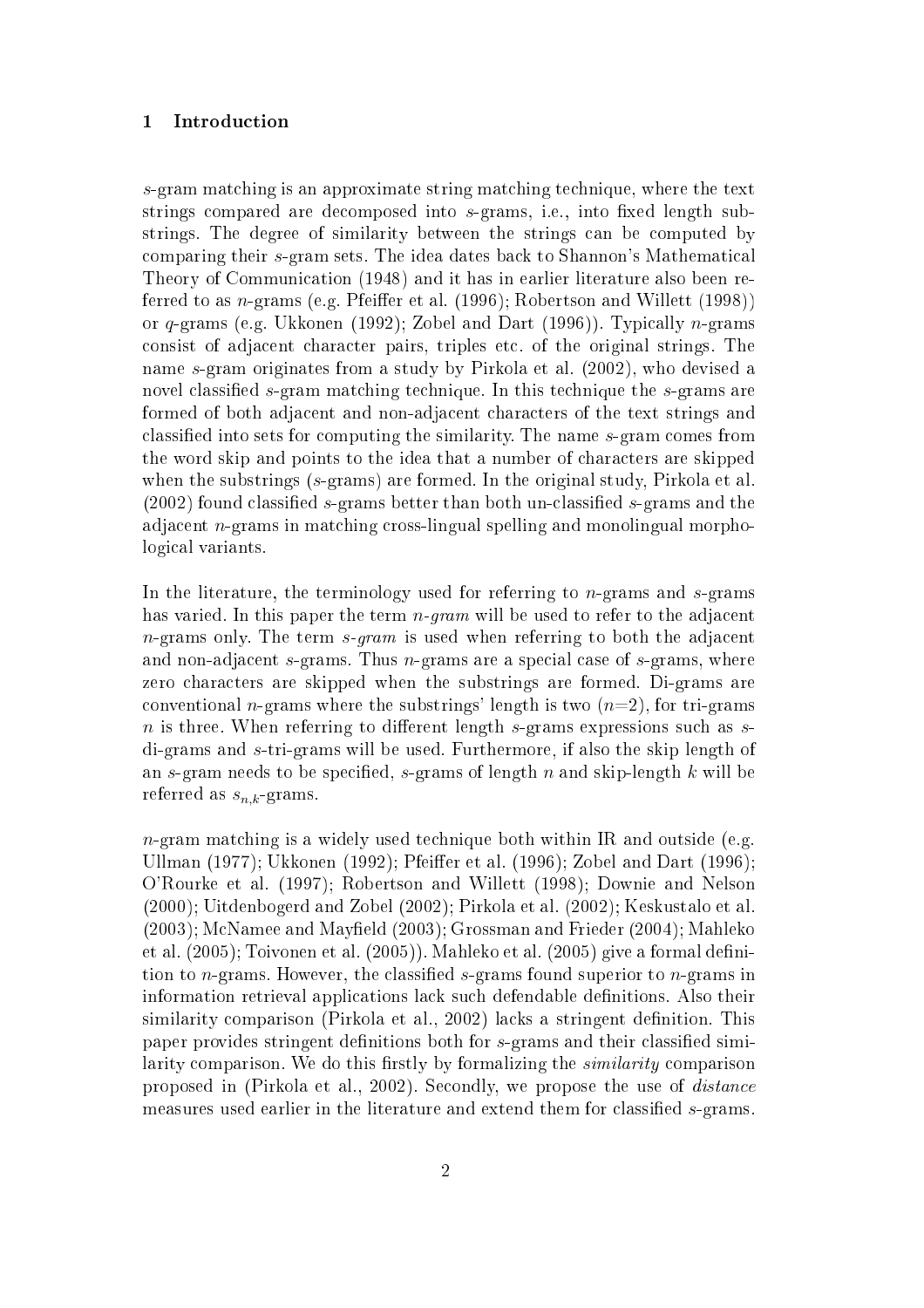As these have not been tested empirically so far, our work suggests that new empri
al work be done.

The rest of the paper is organized as follows. Approximate mat
hing te
hniques and the use of s-grams in IR are discussed in Section 2. In Section 3 s-grams are presented in more detail and an example appli
ation of the s-gram mat
hing technique is given. Section 4 discusses prior formalizations of *n*-grams and Section 5 presents our formalization of  $s$ -grams with  $n$ -grams as a special ase. Finally, Se
tion 6 provides dis
ussion and on
lusions.

## 2 Approximate string matching techniques in IR

Approximate string matching techniques are based on the expectation that two strings that have similar strings of characters will have similar meaning and should therefore be regarded as being equivalent (Robertson and Willett, 1998). Re
ognizing and measuring similarity in strings is useful in several situations in IR as both natural morphologi
al word form variation and variation due to e.g. typing errors or OCR (optical character recognition) errors occur in databases. Recognizing such word form variants as occurrences of the same string is essential as different forms of a word represent the same concept and are therefore equal from the standpoint of users' requests (Pirkola et al., 2002).

Cross-lingual spelling variation is a type of word form variation occurring between languages. Espe
ially related languages often share a number of words that have the same origin (e.g. Latin based words) and only differ due to the orthographical differences between the languages. Proper names and technical terms are typical examples of words where cross-lingual spelling variation ocurs (e.g. Brussels in Finnish is Bryssel). Approximate string mat
hing an be used in cross-language information retrieval (CLIR) to recognize cross-lingual spelling variants as equivalents. In CLIR, a source language query is typially translated into the target language with ma
hine-readable di
tionaries. The general translation di
tionaries often do not over most proper names and technical terms, which therefore remain untranslatable in queries. They an nevertheless often be re
ognized as similar by approximate mat
hing, and therefore translated. This has a positive effect on query translation as proper names and te
hni
al terms often are important query keys (Pirkola et al., 2002).

The approximate similarity between strings can be measured with different methods. Here, Soundex and its variant Phonix, Edit distan
e (ED), Longest common subsequence (LCS) and the s-gram technique will be disussed. Soundex is an early phoneti mat
hing s
heme of Odell and Russell from 1918 (Hall and Dowling, 1980) and Phonix its newer variant developed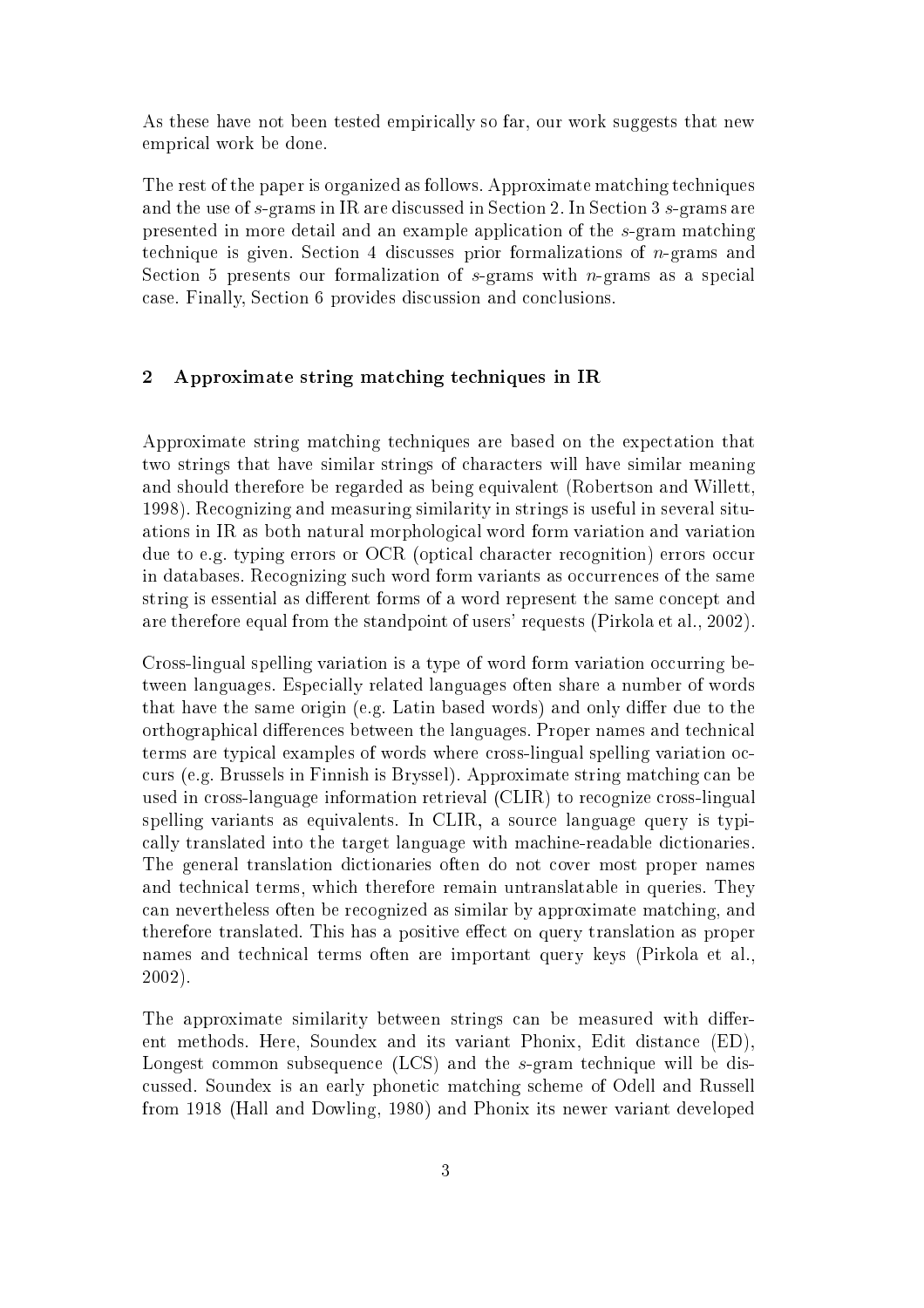by Gadd in late 1980's (Zobel and Dart, 1996). Mat
hing s
hemes based on comparing the phonetic similarity of strings are language dependent techniques. Soundex and Phonix were developed for the English language but can be modified for other languages (Pfeiffer et al., 1996). They use phonetic odes based on grouping similar sounding letters together. Strings sharing the same ode are assumed to be similar (Zobel and Dart, 1996). Phonix also uses rules for letter-group transformations to provide ontext for the phoneti odes. Espe
ially Soundex makes quite ommonly the error of transforming dissimilar-sounding strings into the same code, and Pfeiffer et al. (1996) found both Soundex and Phonix clearly inferior to *n*-grams in proper name matching. Zobel and Dart (1996) tested various string similarity techniques for phoneti mat
hing and found that an edit distan
e variant Editex that uses the letter-groupings of Soundex outperformed both Soundex and Phonix.

Edit distan
es (ED) are distan
e measures, whi
h ount the minimal number of single hara
ter instertions, deletions and repla
ements needed to transform one string to another. Different operations can be assigned different costs, depending on their likelihood (Navarro, 2001). ED is sometimes referred to as Damerau-Levenstein metric as Damerau and Levenstein developed the metric separately during the 1960's. Damerau developed an early edit distan
e measure for handling spelling errors, which accepts a difference of one insertion, deletion, repla
ement or transposition of a hara
ter in the strings ompared (Damerau, 1964). Pfeiffer et al. (1996) and Zobel and Dart (1996) studied different approximate string matching techniques in name matching and ED was tested in both studies. While both found that ombining eviden
e from different string matching techniques was the best solution, the results concerning the individual techniques and specially  $ED$  and  $n$ -grams diverged: Pfeiffer et al. (1996) found n-grams learly a better te
hnique than the ED, whereas Zobel and Dart  $(1996)$  reported that ED outperformed *n*-grams.

LCS is a string matching technique that measures the length of the longest pairing of characters that can be made between two strings, so that the pairings respe
t the order of the letters (Navarro, 2001). O'Rourke et al. (1997) found LCS to be the best method for matching historical word form variants (
ompared to di- and tri-grams). They nevertheless on
luded that di-grams would be the method of choice in an operational system due to LCS's high demand on omputational time. Keskustalo et al. (2003) ompared s-grams to different length  $n$ -grams, ED and LCS in matching cross-lingual spelling variants and found that, where ED often outperforms the adjacent  $n$ -grams, the classified s-grams performed better than ED for all the six language pairs studied. LCS was always inferior to s-grams and ED.

The modern applications of the *n*-gram matching in IR are discussed in, e.g., Grossman and Frieder (2004) and in Robertson and Willett (1998). The ngram mat
hing, and its generalization s-gram mat
hing, are language indepen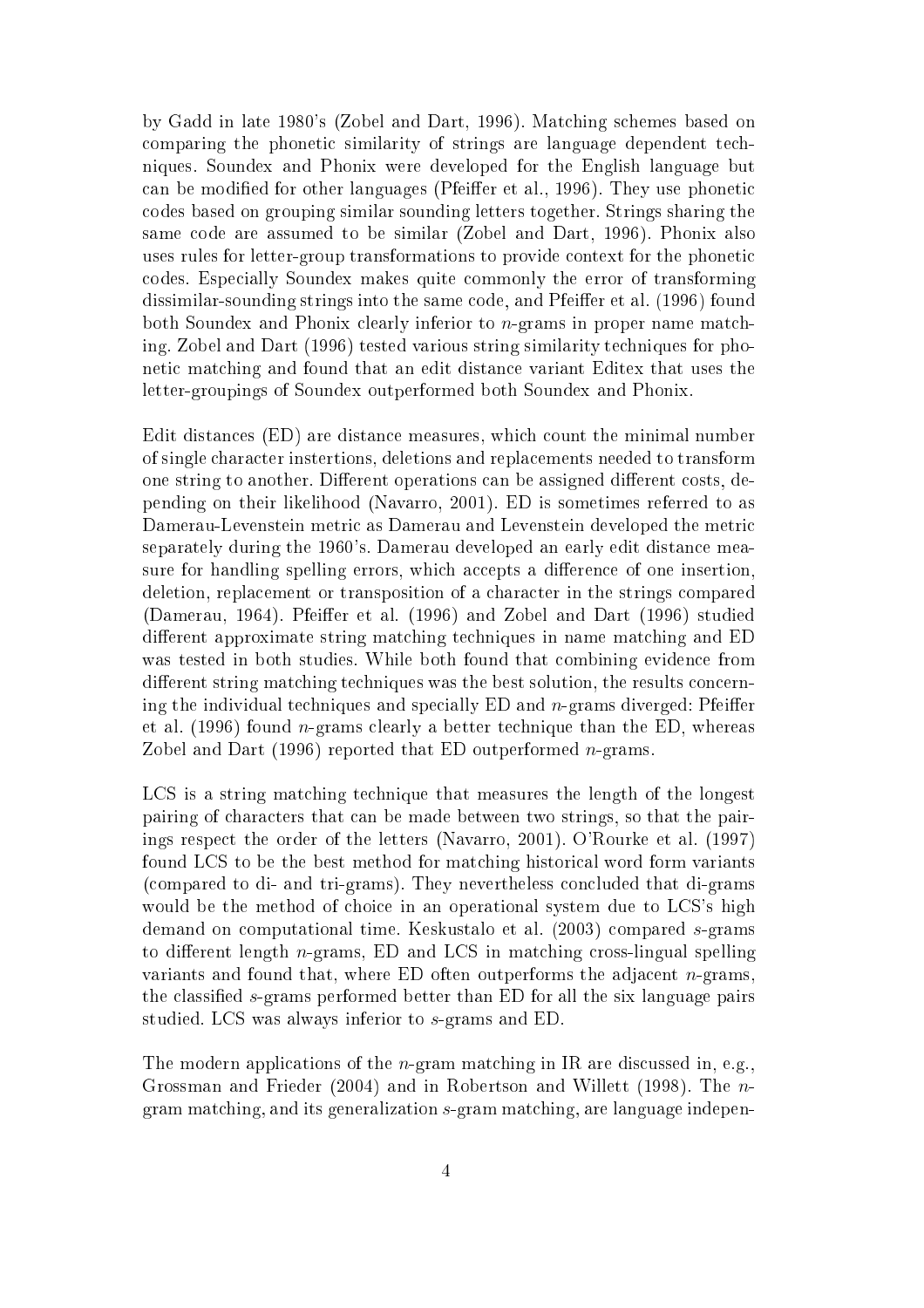dent techniques and can therefore be easily applied to all languages in which the strings consist of space- or punctuation-delimited sequences of characters (Robertson and Willett, 1998). Grossman and Frieder  $(2004)$  point to *n*-gram appli
ations in handling OCR errors, spelling error orre
tion, text ompression, authorship detection, and discuss applications in traditional text retrieval at some length. The present article has its focus on s-gram matching in information retrieval (IR) and above all in ross-language information retrieval (CLIR) and therefore mainly IR resear
h is dis
ussed. Results from several studies (Pfeiffer et al., 1996; Pirkola et al., 2002; Keskustalo et al., 2003) support the proposition that s-gram matching is the choice approximate string mat
hing te
hnique in IR and CLIR and therefore an extensive dis
ussion of other approximate mat
hing te
hniques is not provided here.

Biological and genetic IR are application areas of s-grams, where the strings ompared an be thousands of hara
ters long and therefore higher value of n may be used (Altschul et al., 1990; Bishop and Thompson, 1984; Miller et al., 1999). Califano and Rigoutsos (1993) proposed a  $s_{n,k}$ -gram method for matching molecule biological sequences. For large values of n and k (e.g.,  $n > 10$ ) the proposed method led to serious efficiency problems due to the size of the index needed for retrieval. Similar problems are fa
ed when wordspanning *n*-grams are used for indexing document collections instead of wordbased indexing (McNamee and Mayfield, 2004): When the strings decomposed to *n*-grams are long (queries, documents) and the number of unique *n*-grams in any collection is bounded by  $|\Sigma|^n$ , where  $|\Sigma|$  denotes the size of an alphabet  $\Sigma$ , the index size grows rapidly with *n*. The value of *n* appropriate for *n*-gram based indexing varies with the language considered. The optimal value of  $n$ for European languages is between  $4-5$  (McNamee and Mayfield, 2004), as for Chinese, where word based indexing faces difficulties because of the short omings of the programs used for re
ognizing word boundaries, di-gram based indexing has been popular (Chen et al., 1997) and index size is not a problem.

The definitions given for  $n$ -grams in the present article hold for these applications. The approaches are nevertheless different: in  $n$ -gram based indexing the value of  $n$  needs to be set high enough to ensure the discriminating power of the indexing features  $(n$ -grams). In the present article the *n*-grams are seen as a word level string similarity measure used before a query is mat
hed against a do
ument olle
tion. The problems with long text passages and high values of n are not addressed with length, as the average word length is well under ten and as the focus is on  $(CL)IR$ , where *n* can be limited to low values. The effect that the classified s-grams special features have for the index size is dis
ussed in more detail in Se
tion 6.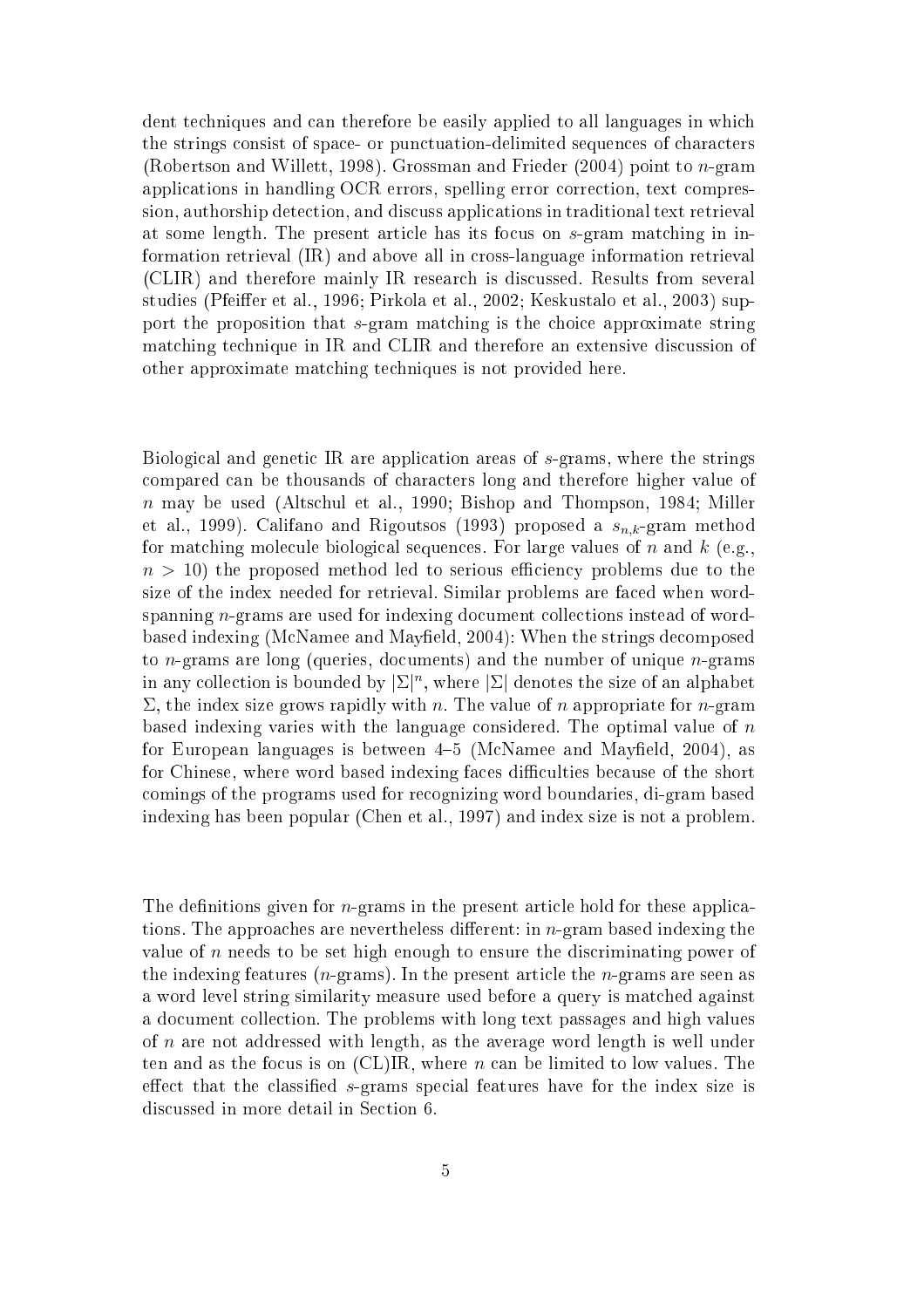| Type                      | CCI                  | $s$ -gram classes                                          |
|---------------------------|----------------------|------------------------------------------------------------|
| $s_{2,0}$                 | $\{0\}$              | $\{ab, br, ra, ad, da, ac, ca, ab, br, ra\}$               |
| $s_{2,1}$                 | ${1}$                | $\{ar, ba, rd, aa, dc, aa, cb, ar, ba\}$                   |
| $s_{2,2}$                 | ${2}$                | ${aa, bd, ra, ac, da, ab, cr, aa}$                         |
| $s_{2,\{1,2\}}$           | $\{1,2\}$            | $\{ar, ba, rd, aa, dc, cb, ar, bd, ra, ac, da, ab, cr\}$   |
| $s_{2,\{\{0\},\{1,2\}\}}$ | $\{\{0\},\{1,2\}\}\$ | $\{\{ab, br, ra, ad, da, ac, ca, ab, br, ra\},\$           |
|                           |                      | $\{ar, ba, rd, aa, dc, cb, ar, bd, ra, ac, da, ab, cr\}\}$ |

Table 1 The skip-gram classes for forming the s-di-grams with different CCIs for the string abradacabra.

## $3$  s-grams

#### 3.1s-gram basi
s

The classified s-gram technique was introduced as a solution for monolingual morphologi
al and ross-lingual spelling variation problems in IR (Pirkola et al., 2002) and its performan
e has been tested with several language pairs (Pirkola et al., 2002; Keskustalo et al., 2003). In the classified s-gram matching te
hnique s-grams are divided into ategories (
lasses) on the basis of the number of the skipped characters and only the s-grams belonging to the same class are compared to each other. Skip-gram class indicates the skip length used when generating a set of s-grams belonging to a class. Two or more skip-gram lasses may also be ombined into more general skip-gram lasses (Pirkola et al., 2002; Keskustalo et al., 2003). The *Character combination in*dex (CC) the set of all the set of all the set of all the set of all the set of all the set of all the set of a string. Different combinations of skipped characters can be used. For example the CCI  $\{\{0\},\{1,2\}\}\$  means that two skip-gram classes are formed from a string: one with conventional  $n$ -grams formed of adjacent characters and one with s-grams formed both by skipping one and two characters. An example of forming the skip-gram lasses is given in Table 1. The largest value in a skipgram lass is alled the spanning length of the skip-gram lass (Keskustalo et al., 2003), e.g., for skip-gram class  $\{0, 1\}$ , the spanning length is one.

Different skip-gram classes carry forward different evidence from their host string and s-grams can therefore be tuned to handle different phenomena by adjusting the skip-gram lasses. Keskustalo et al. (2003) gives a good presentation on how the skip-gram classes relate to different variation in strings from the ross-lingual spelling variation point of view. Cross-lingual spelling variation typi
ally involves single hara
ter insertions, deletions and substitutions, or their twohara
ter ombinations. For example transforming Swedish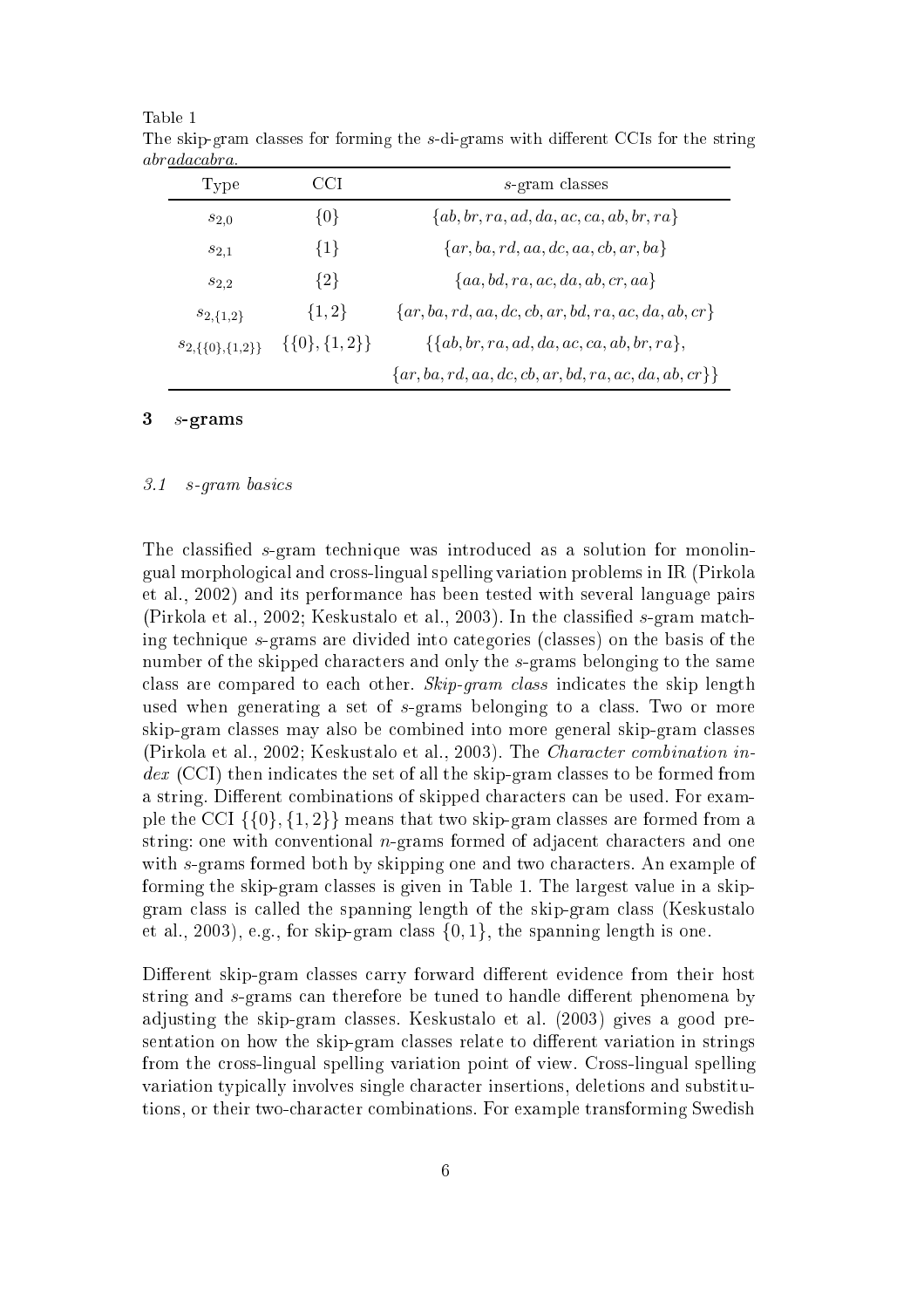variant heksaklorid into the English hexachloride involves a single insertion (e) and combinations of deletion and substitution  $(ks \rightarrow x)$  and substitution and insertion  $(k \to ch)$  Keskustalo et al. (2003). Therefore it is reasonable to use only skip-gram lasses with spanning length of two or less when mat
hing ross-lingual spelling variants. Also spelling errors typi
ally involve hara
 ter substitution, insertion, deletion and reversal errors and their ombinations (Ullman, 1977). The spanning length of s-grams an be restri
ted to two or less again, as Zamora et al. (1981) have reported that most of the misspelled strings in text databases only ontain a single error.

It is ommon to use padding spa
es in the beginning and in the end of the strings when forming s-grams. The padding helps to get the characters at the beginning and at the end of a string properly presented in its s-gram set. For conventional *n*-grams it is common to use a padding of  $n-1$  characters (Robertson and Willett, 1998). For s-grams <sup>a</sup> padding that varies together with the length of the substring  $(n)$  and the number of the skipped characters can be used. In accordance with these rules, the set of padded  $s_{2,0}$ -grams for the string abradacabra is:  $\{-a, ab, br, ra, ad, da, ac, ca, ab, br, ra, a_{\perp}\}.$  Keskustalo et al. (2003) tested with several languages different types of padding spaces for onventional di-grams, tri-grams and s-di-grams, and found that using padding spa
es both in the beginning and the end of the words gave the best results. However, leaving out the padding spa
es an help down-weighting the derivational suffixes and prefixes, when handling morphological variation or cross-lingual spelling variants in inflected forms. For example, the use of the beginning padding only has been found beneficial for Finnish, which is an inflectionally complex suffix language (Pirkola et al., 2002).

#### 3.2Motivating example

The typical dictionary-based query translation approach to CLIR has a downside in the constant need for updating the dictionaries and in that different dictionaries are needed for each language pair. These features can make the approa
h ostly and repla
ing it by heaper, language independent te
hniques would be desirable. Between closely related languages that share a high number of cross-lingual spelling variants, approximate string matching techniques an be used for <sup>a</sup> simpler, fuzzy query translation te
hnique. <sup>A</sup> fuzzy s-gram query translation between the S
andinavian languages Norwegian and Swedish is explored to give an example of a s-gram matching application.<sup>1</sup> Norwegian

<sup>&</sup>lt;sup>1</sup> Fuzzy translation in CLIR between related languages has recieved some attention before: McNamee and Mayfield (2004) studied a fuzzy query translation technique based on omparing the sour
e language query keys' n-grams dire
tly to do
ument olle
tion's n-gram index, the results being promising.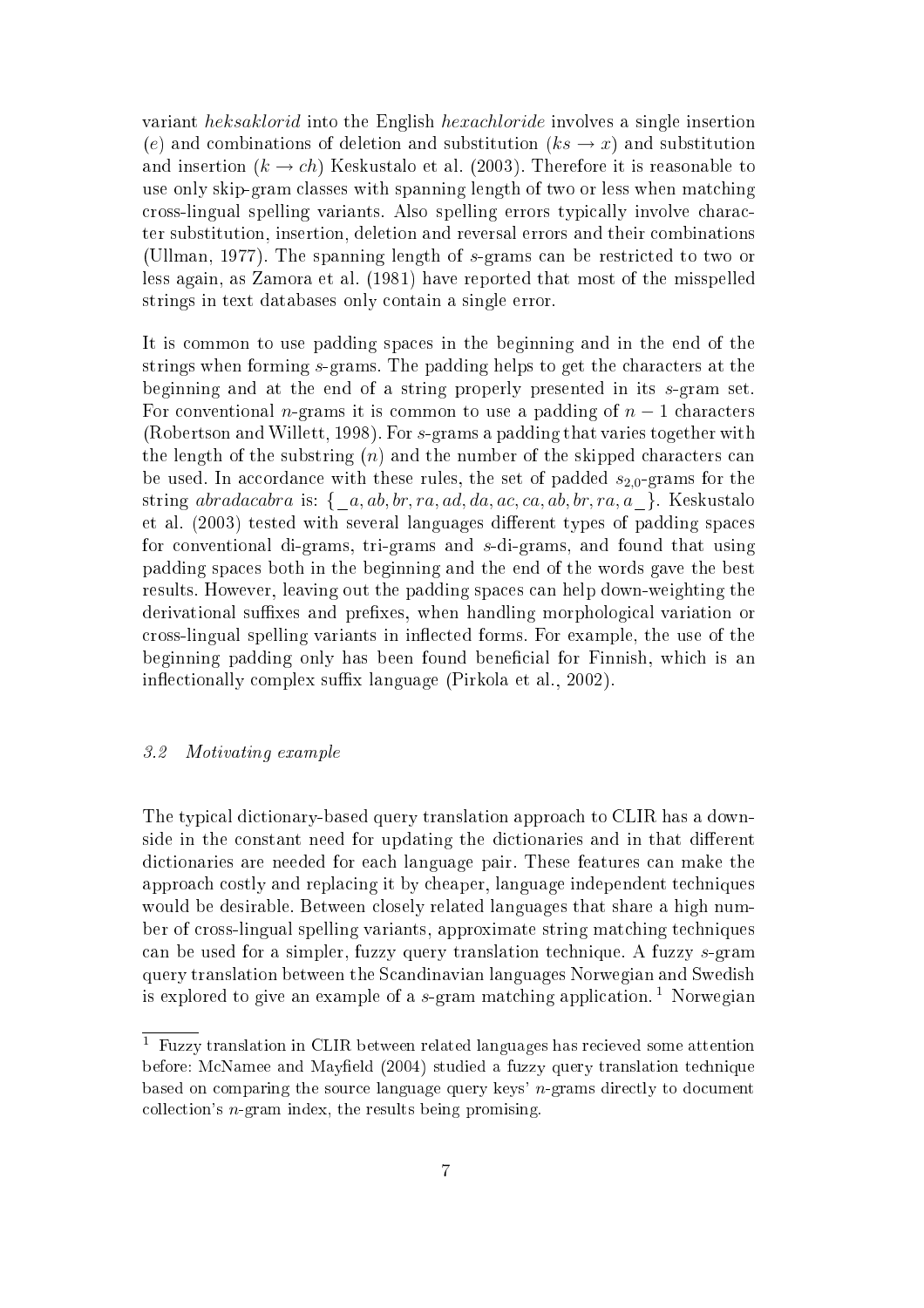and Swedish are closely related languages that share a high number of crosslingual spelling variants: around 90 % of the vo
abularies of the languages are similar having only some orthographical and inflectional differences (Baròdal et al., 1997). This provides a good basis for fuzzy translation.

The fuzzy query translation experiment was done using adja
ent di-grams and classified s-di-grams for translating Norwegian search topics to Swedish. The goal was to, with fuzzy techniques, reach translation quality sufficient to enable effective searching of a Swedish document collection and competitive with the dictionary translation. s-grams were formed with two different character combination indices:  $s$ -gram1's with CCI  $\{\{0\},\{0,1\},\{1,2\}\}\$  and  $s$ -gram2's with CCI  $\{\{0\},\{1,2\}\}\$ . Only the better performing s-gram1's are discussed in the following. The fuzzy translation was compared to dictionary-based query translation and to monolingual Swedish IR. Also a Norwegian baseline query was formed to see how much the fuzzy translation improves the results compared to no translation at all.

A typical CLIR test setting with the search topics and test collection from Cross-Language Evaluation Forum (CLEF) 2003 was used. The CLEF'03 environment includes document collections and a set of 60 search topics in several languages, including Swedish (Peters, 2003). The Swedish document collection ontains 142819 news wire arti
les from the Swedish news agen
y TT published in 1994-1995. As the Norwegian sear
h topi
s were not in
luded in the CLEF test environment, the English test topi
s were translated to Norwegian by a native Norwegian-speaker. The document collection and the search topics were not morphologically preprocessed for the fuzzy translation – the words were used in the inflected word forms in which they appeared in text. The collection and the topi
s were nevertheless normalized for the di
tionary-based translation and monolingual IR, to ensure hard baselines. The stop words, as well as the dupli
ates of words appearing in identi
al word forms, were removed from the sear
h topi
s. Finally, six of the sear
h topi
s didn't have any relevant documents in the Swedish document collection and were therefore removed from the queries. The tests were run with the remaining 54 topi
s.

Test queries were formed from the words of the title and description fields of the test topi
s (on average 7.5 words after dupli
ates were removed). The fuzzy translation was done by translating the Norwegian topi
s into Swedish by matching the *n*- or *s*-grams of the topic words against the Swedish document collection's index words'  $n$ - or  $s$ -grams. The three best matches were selected as translations for ea
h word. For the di
tionary translation, the GlobalDix dictionary by Kielikone Ltd. was used. All the translations for each topic word were selected to the query and the queries were structured according to the Pirkola method (Pirkola, 1998). The Norwegian and Swedish baseline queries were formed directly from the Norwegian and Swedish topics' words. The performan
e of the translation te
hniques was measured by interpolated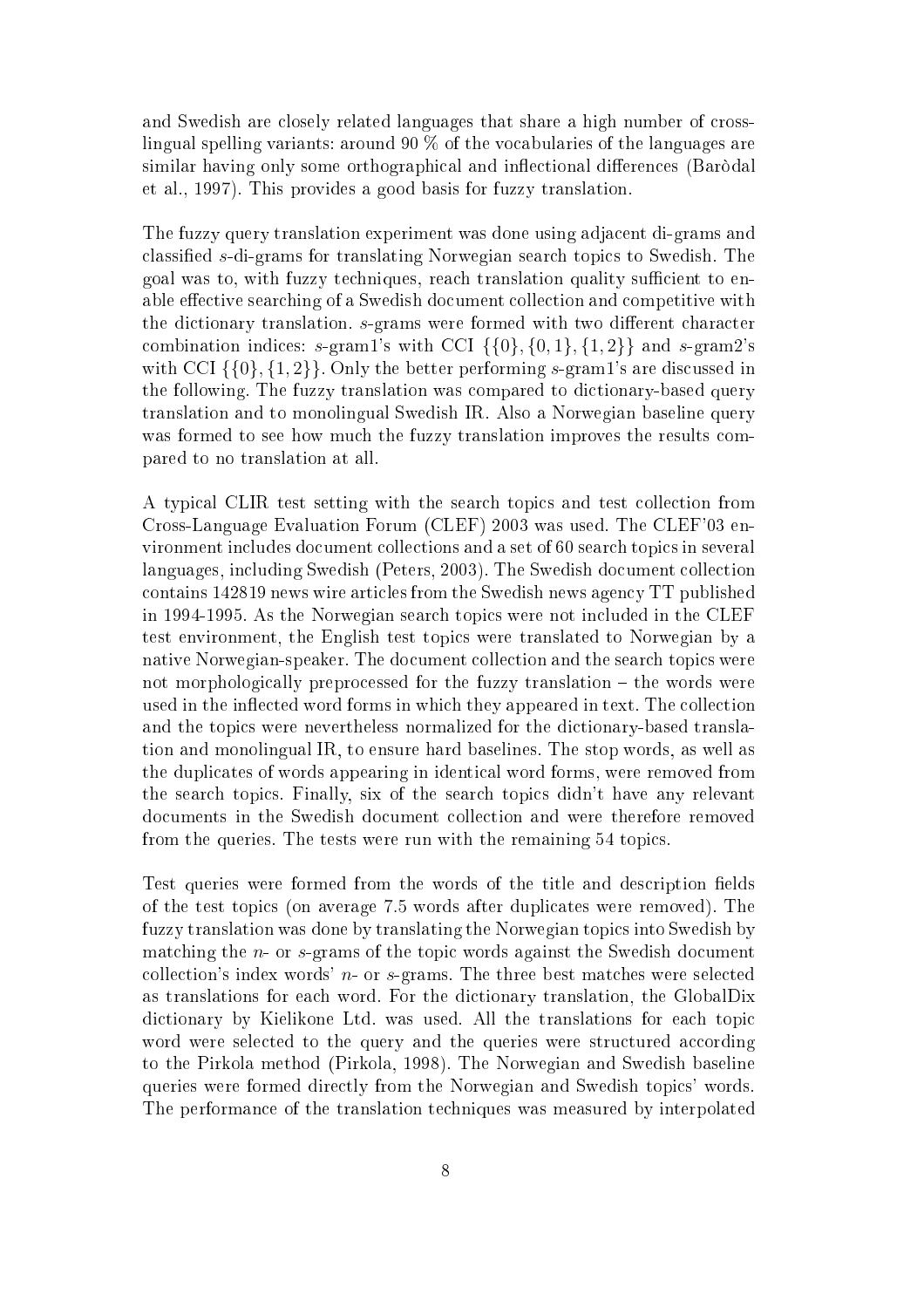### Table 2

Interpolated average precision values (over recall levels 10-100) and the differences between the techniques (%). Statistical significance levels are indicated in the table:  $=$  statistically significant difference at level 0.01, \*\*  $=$  statistically highly significant difference at level 0.001.

| Technique                           | Nobase - | Swebase | Dicbase    | $n$ -gram                                 | $s$ -gram1       |
|-------------------------------------|----------|---------|------------|-------------------------------------------|------------------|
| Average precision                   | 13.38    | 35.6    | 28.4       | 19.6                                      | 22.8             |
| Difference to nobase $(\%)$         |          |         | $+112.3**$ | $+46.5^*$ $+70.4^{**}$                    |                  |
| Difference to swebase $(\%)$        |          |         | $-20.2$    | $-44.9$ <sup>**</sup> $-36$ <sup>**</sup> |                  |
| Difference to dicbase $(\%)$        |          |         |            |                                           | $-31**$ $-19.7*$ |
| Difference to <i>n</i> -gram $(\%)$ |          |         |            |                                           | $+16.3$          |

mean average pre
ision over re
all levels 10-100 averaged over all queries and as average precision at recall level 10. A precision-recall graph was created using ten recall levels (10-100). The statistical significance of the results was tested using the Wil
oxon signed ranks test.

The results are presented in Table 2 and in Figure 1. The statistical signifian
e levels are given in the table. The s-grams a
hieved on average <sup>80</sup> % of the di
tionary baseline's performan
e and 62 % of the monolingual Swedish baselines performance. The differences in the techniques' average precisions are statisti
ally signi
ant (Table 2). Still, 80 % of di
tionary baselines performan
e is <sup>a</sup> result that shows that s-gram translation is a promising and interesting query translation te
hnique in CLIR between related languages. Espe
ially so, when the language dependent di
tionary translation setting requires two morphologi
al analyzers (Norwegian and Swedish) and a translation dictionary to function, while the s-gram translation only needs a (language independent) program for producing the s-grams. When comparing the precision at the higher ranks, i.e., among the 20 and the 50 first retrieved documents (DCV at 20 and 50 retrieved do
uments) and at the 10 % re
all level, the differences between the translation techniques are not statistically significant. These documents placed at the top of the result list are the most important ones from the practical user perspective.

The s-grams learly outperformed the Norwegian baseline, with an average pre
ision statisti
ally signi
antly better than that of the Norwegian baseline (Table 2). The high percentual difference in performance suggests that the difference also has practical significance. It can be seen from Figure 1 that the s-gram technique's precision-recall curve settles clearly above the n-gram te
hnique's urve at re
all levels 10-70 and always learly above the Norwegian baseline (nobase). The difference in the  $s$ - and  $n$ -gram techniques' average precision,  $16.3\%$ , is not statistically significant. The fuzzy s-gram translation an be further improved by ombining it to other fuzzy te
hniques (see e.g.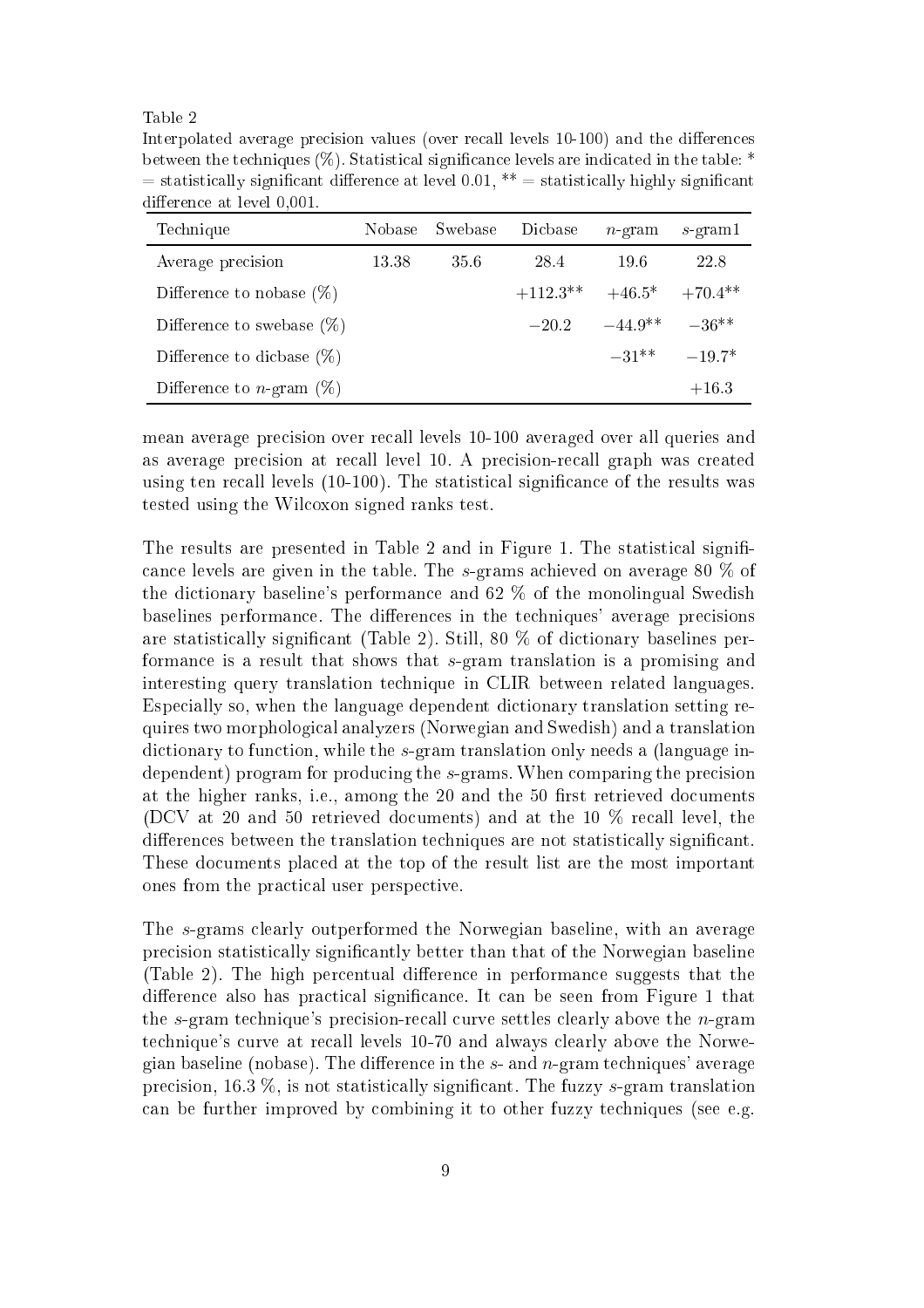![](_page_10_Figure_0.jpeg)

Fig. 1. Pre
ision-re
all graph over ten re
all levels 10-100.

Toivonen et al. (2005) for a description of an efficient fuzzy translation technique for words missing from dictionaries that combines *n*-grams to statistical rewriting rules). Therefore, it can be concluded that the s-gram translation is a promising te
hnique in query translation between losely related languages.

## 4 Formalizations of  $n$ -grams and their proximity functions

We begin by briefly reviewing the basic concepts of formal languages. We follow the conventions of Hopcroft et al.  $(2001)$ . Then we define *n*-grams by following the onventions of Ukkonen (1992). Finally we give two proximity functions for strings based on their *n*-gram overlap. The first one is the  $L_1$ metric originally defined for  $n$ -grams by Ukkonen (1992) and the second one is Jaccard's similarity function, which is very often used in IR experiments involving n-grams.

#### 4.1Basic concepts of formal languages

We define an *alphabet*  $\Sigma$  as a finite, non-empty set of symbols. A *string* is a finite sequence of symbols from given alphabet. For example, if we have an alphabet  $\Sigma = \{a, b\}$ , then a, b, ab and bba are strings over  $\Sigma$ . There is also the *empty string*  $\epsilon$  which does not contain any symbols. Note that an empty string can be chosen from any alphabet. The length  $|w|$  of a string w is the number of positions for symbols in the string. For instance  $|abba| = 4$  and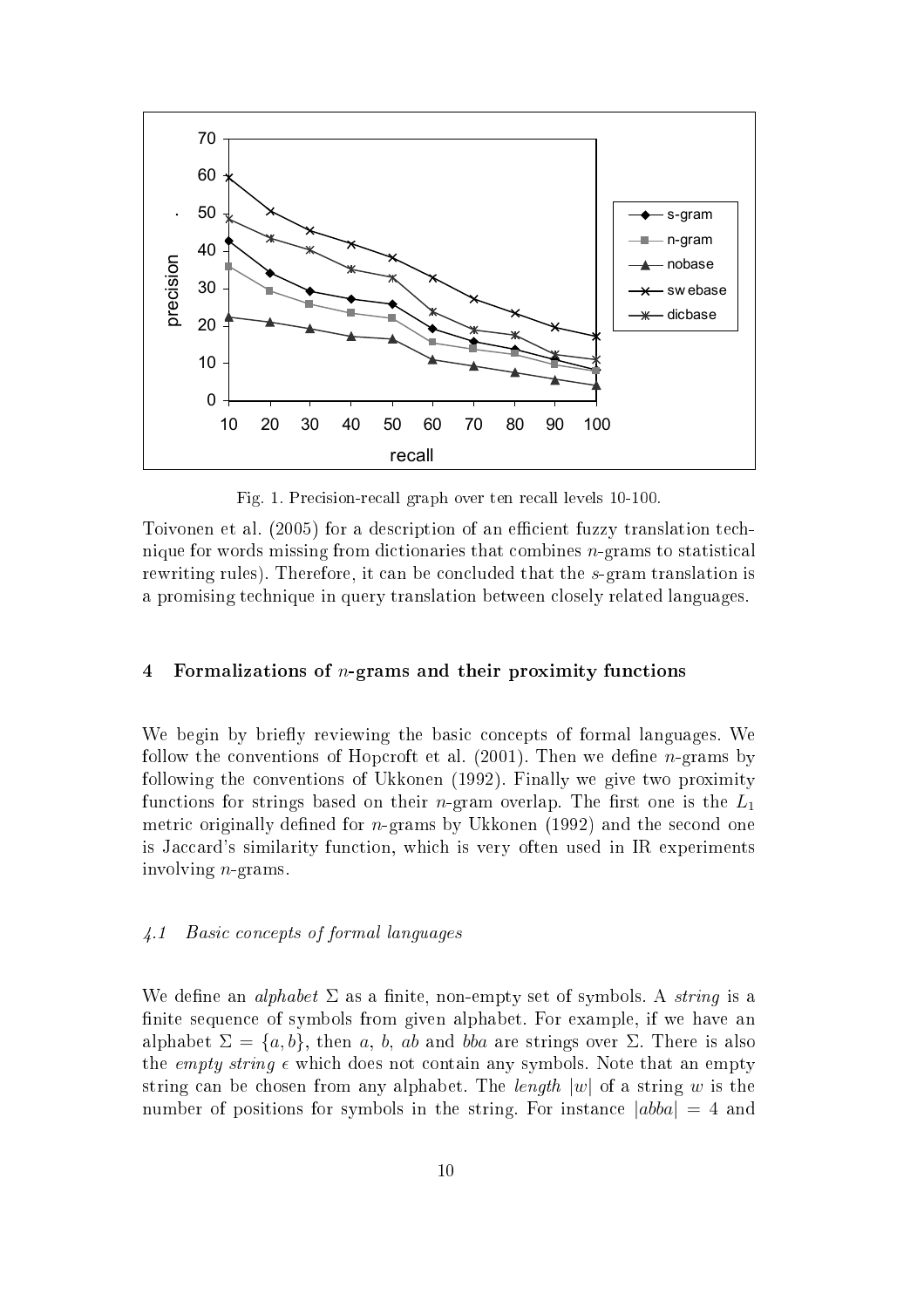$|\epsilon| = 0$ . A string  $v = b_1 b_2 \dots b_m$  is a substring of string  $w = a_1 a_2 \dots a_n$ ,  $m \leq n$ , if  $b_1b_2...b_m = a_ia_{i+1}...a_{i+m}$  for some  $i, 1 \leq i \leq n$ . If  $w = abb$ , then  $\epsilon, a, ab$ , abb, b and b are substrings of  $w$ .

If  $\Sigma$  is an alphabet we denote  $\Sigma^k$  a set of strings over  $\Sigma$  whose length is k. For example, if  $\Sigma = \{a, b\}$ , then  $\Sigma^0 = \{\epsilon\}$ ,  $\Sigma^1 = \{a, b\}$ ,  $\Sigma^2 = \{aa, ab, ba, bb\}$ and  $\Sigma^3 = \{aaa, aab, aba, baa, abb, bab, bba, bbb\}$ . The set of all strings over an alphabet  $\Sigma$  is denoted  $\Sigma^*$ . In other words,  $\Sigma^* = \Sigma^0 \cup \Sigma^1 \cup \Sigma^2 \cup \Sigma^3 \cup \ldots$ 

For strings  $v$  and  $w$ , their *concatenation*  $vw$  is a string, which first has all the symbols of v in order of their appearance in v and then all the symbols in  $w$ in order of their appearance in w. Thus, the concatenation of strings  $v = abba$ and  $w = babba$  is  $vw = abbababba$ .

#### 4.2Definitions for  $n$ -grams

As we saw in previous sections, comparing two strings by calculating the overlap of their ommon substrings of ertain length has a wide range of applications in IR. Now we are ready to give formal definitions for  $n$ -grams and their selected proximity functions.

Let  $\Sigma$  be a finite alphabet. An *n*-gram is any string  $w \in \Sigma^n$ . For example, if  $\Sigma = \{a, b\}$  its di-grams are aa, ab, ba and bb. To be able to derive proximity fun
tions between strings based on their n-gram overlap we need the following definition of string's  $n$ -gram profile (Ukkonen, 1992).

**Definition 1** Let  $w = a_1 a_2 ... a_m \in \Sigma^*$  and let  $x \in \Sigma^n$  be a n-gram. If  $a_i a_{i+1} \ldots a_{i+n-1} = x$  for some i, then w has an occurrence of x. Let  $G(w)[x]$ denote the total number of occurrences of x in w. The n-gram profile of w is the vector  $G_n(w) = (G(w)[x]), x \in \Sigma^n$ .

Now, the distance of the strings can be defined as the  $L_1$  norm (a.k.a Manhattan distance or city block distance) of the difference of their *n*-gram profiles (Ukkonen, 1992).

**Definition 2** Let  $v, w \in \Sigma^*$  and  $n \in \mathbb{N}^+$ . The n-gram distance between v and w is

$$
D_n(v, w) = \sum_{x \in \Sigma^n} |G(v)[x] - G(w)[x]|.
$$
 (1)

**Example 3** Let  $\Sigma = \{a, b\}$  and  $v = abba$ ,  $w = babba \in \Sigma^*$ . Their digram profiles, listed in lexicographical order of the di-grams, are  $(0,1,1,1)$ and  $(0,1,2,1)$ . Thus, their di-gram distance  $D_2(v, w) = 1$ . Table 3 lists the di-grams of strings v and w and all di-grams over alphabet  $\Sigma = \{a, b\}$ .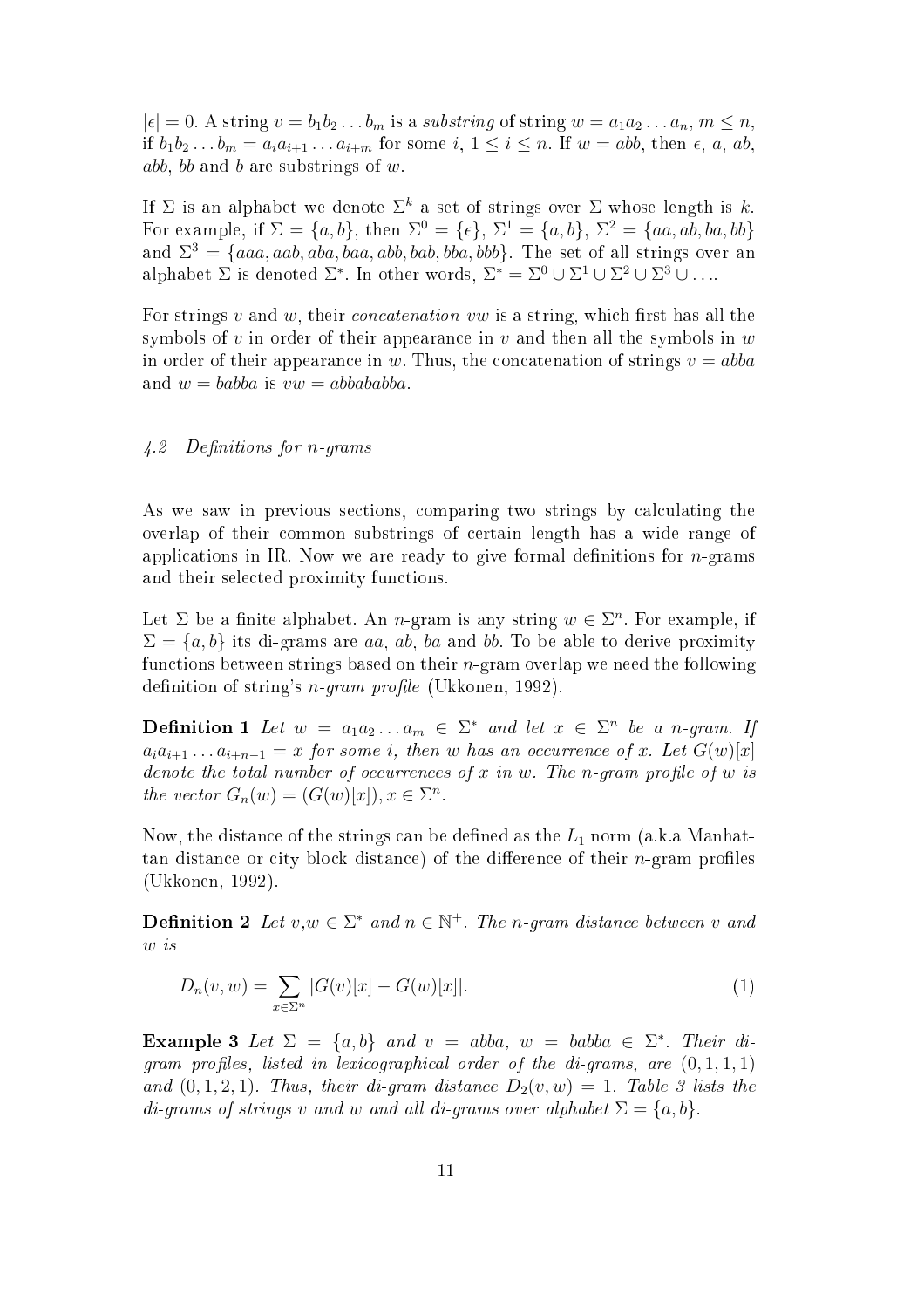Table 3

The di-grams of strings  $v = abba$ ,  $w = babba$  over the alphabet  $\Sigma = \{a, b\}^2$ . Digrams of  $v$  and  $w$  are listed in the order of their appearance in the strings and all occurrences of the di-grams are included in the list. Di-grams over  $\Sigma$  are listed in the lexicographical order. The di-gram profiles of v and w over the alphabet  $\Sigma$ are  $G_2(v) = (0, 1, 1, 1)$  and  $G_2(w) = (0, 1, 2, 1)$ , when the di-grams are counted in lexi
ographi
al order.

|   | $\boldsymbol{v}$ | w  | 2  |
|---|------------------|----|----|
| 1 | $_{ab}$          | ba | aa |
| 2 | bb               | ab | ab |
| 3 | $^{ba}$          | bb | ba |
| 4 |                  | ba | bb |

The *n*-gram distance is pseudo metric (Ukkonen, 1992), i.e., for all  $v, w, x \in \Sigma^*$ :

- (1)  $D_n(v, w) \geq 0$  (non-negativity),
- (2)  $D_n(v, w) = D_n(w, v)$  (symmetry) and
- (3)  $D_n(v, w) \leq D_n(v, x) + D_n(x, w)$  (triangle inequality).

It is not a metric since  $D_n(v, w)$  can be 0 although  $v \neq w$  (for example for di-grams of strings  $v = abaa$  and  $w = aaba$ ). Ukkonen (1992) lists also other properties of the n-gram distan
e whi
h are here omitted.

Another approach to  $n$ -gram based string proximity is to calculate *similarity* between two strings instead of distan
e as in Eq. (1). Indeed, Keskustalo et al.  $(2003)$ , Pirkola et al.  $(2002)$  and Toivonen et al.  $(2005)$  used Jaccard's formula based similarity function for s-grams. In order to formalize Jaccard's formula for s-gram similarity we first define it for ordinary  $n$ -grams  $-$  but based on  $n$ -gram profiles rather than  $n$ -gram sets.

In its basic form, Jaccard's formula for measuring the similarity between two sets  $A$  and  $B$  is written as

$$
J(A,B) = \frac{|A \cap B|}{|A \cup B|},\tag{2}
$$

where |A| denotes the size of the set A. If  $A = B$ , then  $A \cap B = A \cup B$ , and thus  $J(A, B) = 1$ . On the other hand if A and B do not share common elements, then  $A \cap B = \emptyset$  and  $J(A, B) = 0$ .

Since in set theory the duplicate occurrences of any element in the set are discarded, the Jaccard's formula based *n*-gram similarity function for strings ignores the multiple occurrences of  $n$ -grams. Therefore, instead of  $n$ -gram profile of Definition 1 we need a binary n-gram profile: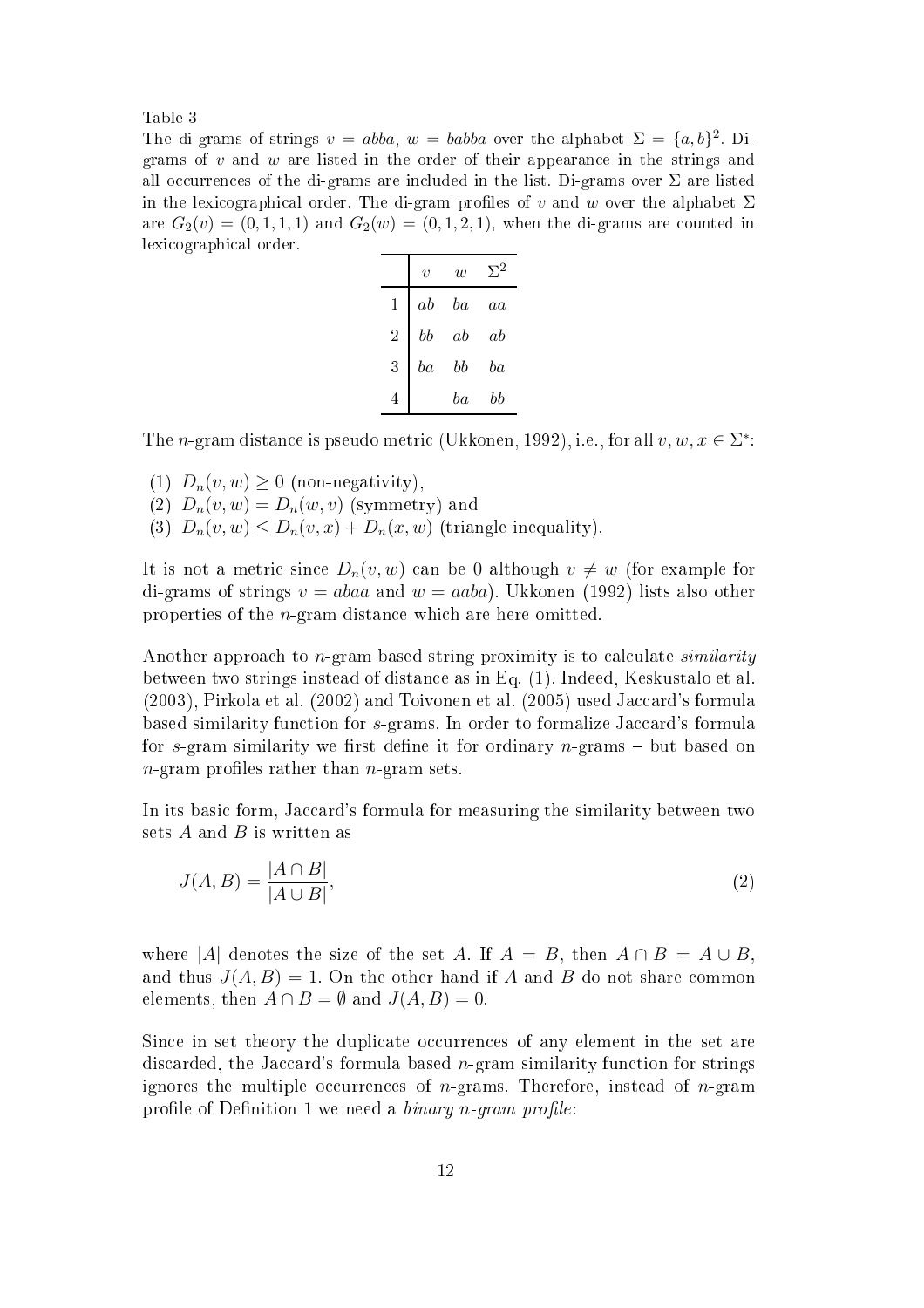**Definition 4** Let  $w \in \Sigma^*$  and let  $x \in \Sigma^n$  be a n-gram. Let  $B(w)[x]$  denote  $the\ occurrences\ of\ string\ x\ in\ w\ as\ follows:$ 

.

$$
B(w)[x] = \begin{cases} 1 & \text{if } G(w)[x] > 0 \\ 0 & \text{otherwise} \end{cases}
$$

The binary n-gram profile of w is the binary vector  $B_n(w) = (B(w)[x]), x \in$  $\Sigma^n$ .

With the binary *n*-gram profile of w the Jaccard's formula based *n*-gram similarity function takes the following form.

**Definition 5** Let v and w be non empty strings from  $\Sigma^*$  and  $n \in \mathbb{N}^+$ . The  $Jaccard$ 's n-gram similarity between  $v$  and  $w$  is

$$
J_n(v, w) = \frac{\sum_{x \in \Sigma^n} B(v)[x]B(w)[x]}{\sum_{x \in \Sigma^n} (B(v)[x] + B(w)[x] - B(v)[x]B(w)[x])}.
$$
\n(3)

**Example 6** Let  $\Sigma = \{a, b\}$  and  $v = abba$ ,  $w = babba \in \Sigma^*$ . Now binary di $gamma$  profiles of  $v$  and  $w$ , listed in lexicographical order of the di-grams, are  $(0, 1, 1, 1)$  and  $(0, 1, 1, 1)$ . Thus their Jaccard's di-gram similarity  $J_2(v, w) = 1$ and therefore the strings v and w are treated as equal (cf. Example 3).

As we mentioned in the previous section, it is common in IR applications to use padding spa
es around the strings to get the symbols in the beginning and the end of the strings properly represented in the string omparison. It was also mentioned that it is common to use  $n-1$  padding spaces around the strings. Next we show how the padded *n*-gram comparison of the strings can be performed. For this purpose we assume a special padding symbol  $\sharp$ . For example, in text retrieval applications  $\sharp$  could be thought as a regular space hara
ter.

Let  $\Sigma$  be a finite alphabet including the padding symbol  $\sharp$ , n an integer  $>0$  and  $v, w \in (\Sigma \setminus {\{\sharp}\})^*$ . Comparing strings v and w based on their n-gram overlap with, say,  $n-1$  padding spaces in both the beginning and the end of the strings is performed as follows. Let p be a special string consisting only  $n-1$  padding symbols, i.e.,  $p \in {\{\nparallel}^{n-1}}$  (clearly  $p$  is also in  $\Sigma^*$ ). The padded comparison of the strings v and w is now trivial since operations  $D_n(pvp, pwp)$  and  $J_n(pvp, pwp)$ do the job. This follows from the fact that  $\Sigma<sup>n</sup>$  contains (trivially) all *n*-grams of both v and w plus those n-grams which begin or end  $n-1$  or less padding spaces (because  $\sharp \in \Sigma$ ). If padding is used only in the begining of the strings, the comparison is performed with  $D_n(pv, pw)$  and  $J_n(pv, pw)$ . The situation where padding is used only in the end of the strings is handled correspondingly.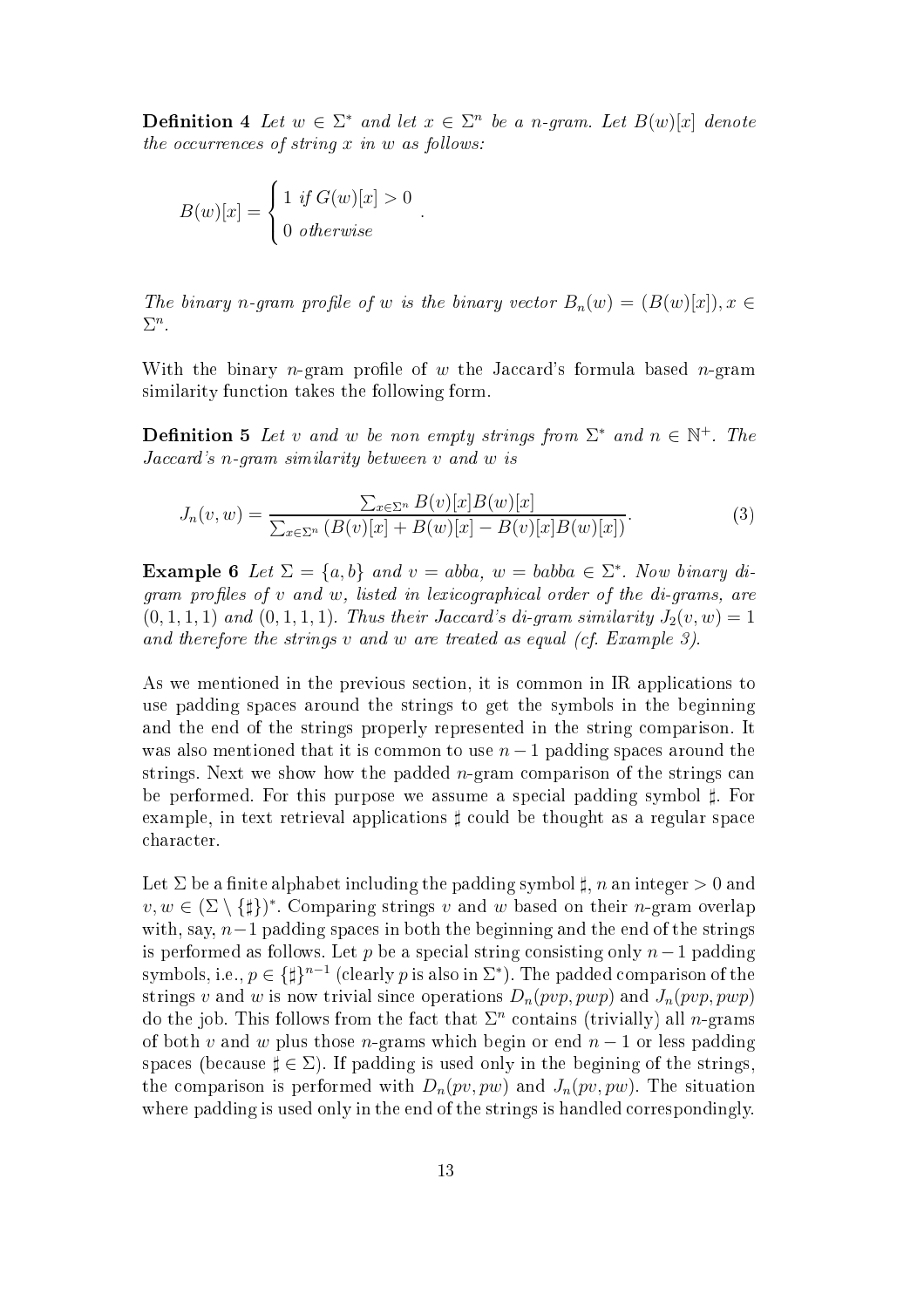## 5 Formalizations of s-grams and their proximity functions

We shall now generalize the definition of  $n$ -grams by allowing skips between the symbols of the string  $w$  from which the *n*-gram is formed, i.e., the definition is generalized for s-grams. While Keskustalo et al. (2003) only onsider s-grams of length of two, our definitions are for  $s$ -grams of any length. We also show how we get  $n$ -grams as special a case of our  $s$ -gram definition.

#### 5.1Definitions for s-grams

For simplicity we require that the skips in the s-grams are *systematical*, i.e.,  $(1)$ each skip has equal length and (2) the skips are performed in each character position. With gram length of 2 and skip of 1 the  $s_{2,1}$ -grams of  $w = abbababba$ are ab, ba, bb, aa, bb, ab, and ba.

**Definition 7** Let  $w = a_1 a_2 ... a_m \in \Sigma^*$ ,  $n \in \mathbb{N}^+$  be a gram length,  $k \in \mathbb{N}$  a skip length and let  $x \in \Sigma^n$  be an n-gram. If  $a_i a_{i+k+1} \ldots a_{i+(k+1)(n-1)} = x$  for some i, then  $w$  has a  $s_{n,k}$ -gram occurrence of  $x$ . Let  $G_k(w)[x]$  denote the total number of  $s_{n,k}$ -gram occurrences of x in w. The  $s_{n,k}$ -gram profile of w is the vector  $G_{n,k}(w) = (G_k(w)[x]), x \in \Sigma^n$ .

Now, the  $s_{n,k}$ -gram based  $L_1$  norm is defined as for *n*-grams:

**Definition 8** Let v,w be strings from  $\Sigma^*$ ,  $n \in \mathbb{N}^+$  be a gram length and  $k \in \mathbb{N}$ a skip length. The  $s_{n,k}$ -gram distance between v and w is

$$
D_{n,k}(v,w) = \sum_{x \in \Sigma^n} |G_k(v)[x] - G_k(w)[x]|.
$$
\n(4)

**Example 9** Let  $\Sigma = \{a, b\}$  be an alphabet and  $v = aabab$ ,  $w = babab$  strings from  $\Sigma^*$ . Their  $s_{2,1}$ -gram profiles, listed in lexicographical order of the  $s_{2,1}$ grams, are  $(1, 1, 0, 1)$  and  $(1, 0, 0, 2)$ . Thus, their  $s_{2,1}$ -gram distance  $D_{2,1}(v, w) =$ 2. Note that their di-gram distance defined in Eq.  $(1)$  would be 1. Table 4 lists the  $s_{2,1}$ -grams of strings v and w and all  $s_{2,1}$ -grams over alphabet  $\Sigma = \{a, b\}$ .

Note that Eq. (1) is a special case of Eq. (4), because  $D_n(v, w) = D_{n,0}(v, w)$  for all strings  $v, w \in \Sigma^*$ . Furthermore, the following theorem shows that distance  $D_{n,k}$  is a pseudo metric. The theorem is easy to prove and the proof is thus omitted.

Theorem 10 For all  $v, w, x \in \Sigma^*$ ,

(1)  $D_{n,k}(v, w) \geq 0$  (non-negativity), (2)  $D_{n,k}(v, w) = D_{n,k}(w, v)$  (symmetry) and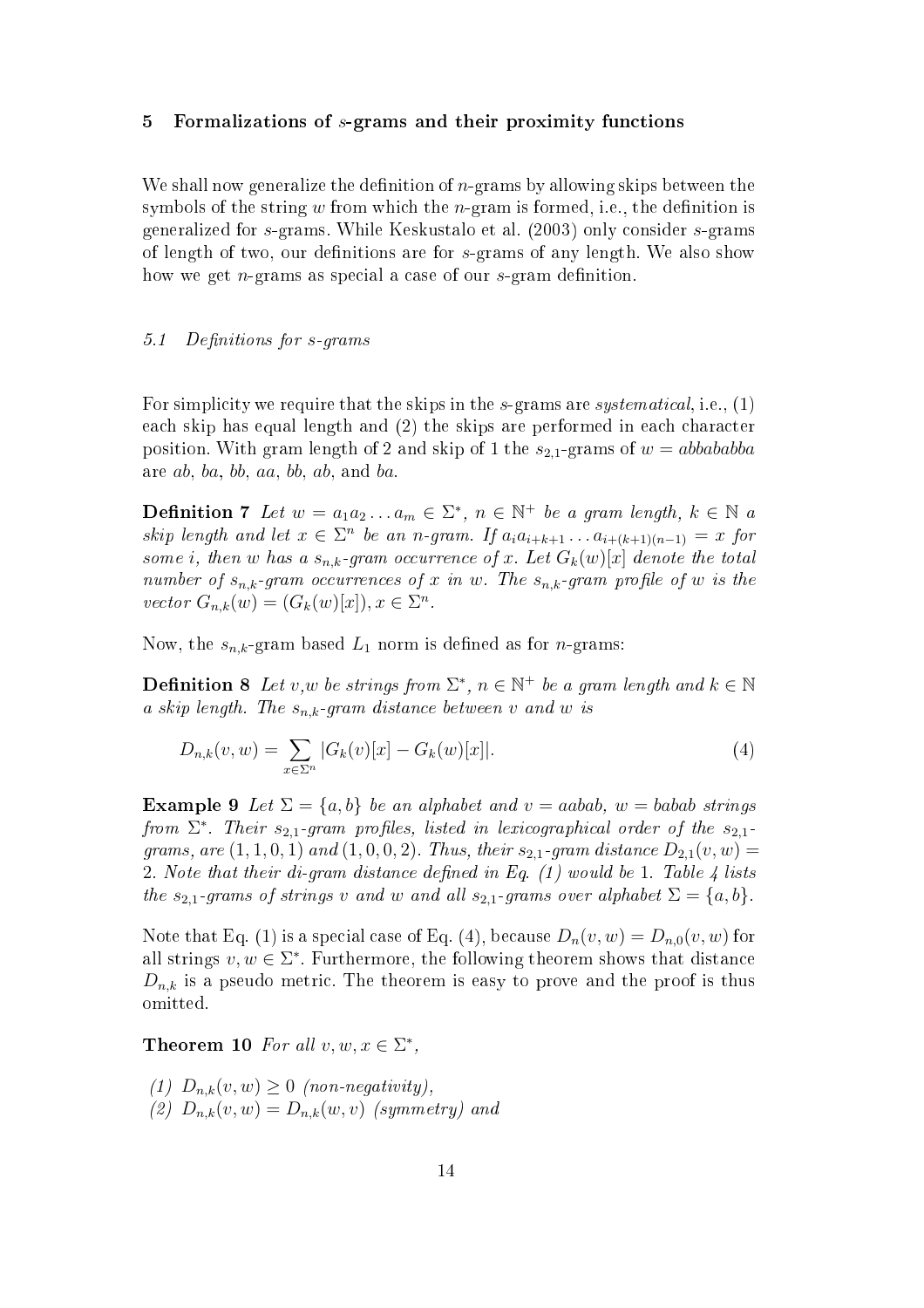Table 4

The  $s_{2,1}$ -grams of strings  $v = aabab$  and  $w = babab$  from the alphabet  $\Sigma = \{a, b\}$ .  $s_{2,1}$ -grams of v and w are listed in the order of their appearance in the strings and all occurrences of the  $s_{2,1}$ -grams are included in the list. Di-grams over  $\Sigma$  are listed in the lexicographical order. The  $s_{2,1}$ -gram profiles of v and w over the alphabet  $\Sigma$ are  $G_{2,1}(v) = (1, 1, 0, 1)$  and  $G_{2,1}(w) = (1, 0, 0, 2)$ , when the  $s_{2,1}$ -grams are counted in lexi
ographi
al order.

|                | $\boldsymbol{v}$ | w  | $\Sigma^2$ |
|----------------|------------------|----|------------|
| 1              | ab               | bb | $^{aa}$    |
| $\overline{2}$ | aa               | aa | ab         |
| 3              | bb               | bb | ba         |
| 4              |                  |    | bb         |

(3)  $D_{n,k}(v, w) \leq D_{n,k}(v, x) + D_{n,k}(x, w)$  (triangle inequality).

Thus also distance  $D_{n,k}$  is pseudo metric. It is not metric, because  $D_n(v, w)$ can be 0 although  $v \neq w$  (for example for  $s_{2,1}$ -grams of strings  $v = aaba$  and  $w = aaab$ ).

Because, Keskustalo et al. (2003), Pirkola et al. (2002) and Toivonen et al.  $(2005)$  used Jaccard's similarity function for s-grams it is reasonable to formalize Jaccard's formula also for s-grams. This gives us also another point of view to s-gram based string proximity using the on
ept of similarity instead of distan
e.

The definition of Jaccard's similarity function for s-gram based string matching is analogous to that of *n*-grams. First, we need to define the *binary s-gram*  $profile$ :

**Definition 11** Let  $w \in \Sigma^*$ ,  $n \in \mathbb{N}^+$  be a gram length and  $k \in \mathbb{N}$  a skip length of the s-grams. Let  $B_k(w)[x]$  denote the occurrences of string  $x$  in  $w$  as fol lows:

.

 $B_k(w)[x] =$  $\sqrt{ }$  $\int$  $\mathcal{L}$ 1 if  $G_k(w)[x] > 0$ 0 otherwise

The binary  $s_{n,k}$ -gram profile of w is the binary vector  $B_{n,k}(w) = (B_k(w)[x])$ ,  $x \in$  $\Sigma^n$ .

With the binary  $s_{n,k}$ -gram profiles of strings v and w, the s-gram similarity function based on Jaccard's formula takes the following form.

**Definition 12** Let v and w be non empty strings from  $\Sigma^*$ ,  $n \in \mathbb{N}^+$  a gram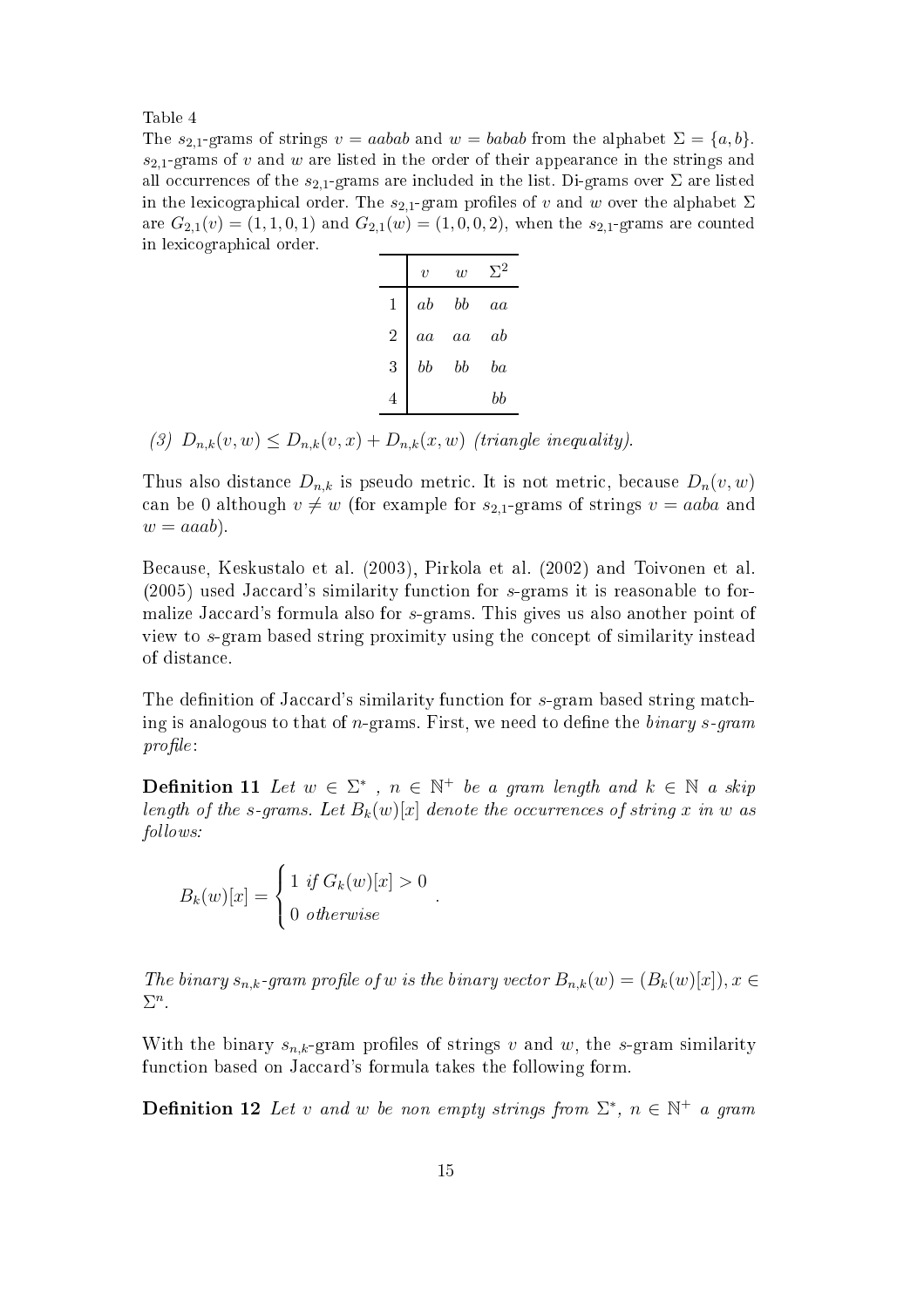length and  $k \in \mathbb{N}$  a skip length. The Jaccard's s-gram similarity between v and w is

$$
J_{n,k}(v,w) = \frac{\sum_{x \in \Sigma^n} B_k(v)[x]B_k(w)[x]}{\sum_{x \in \Sigma^n} (B_k(v)[x] + B_k(w)[x] - B_k(v)[x]B_k(w)[x])}.
$$
(5)

**Example 13** Let  $\Sigma = \{a, b\}$  be an alphabet and  $v = aabab$ ,  $w = babab$  strings from  $\Sigma^*$ . Their binary  $s_{2,1}$ -gram profiles, listed in lexicographical order of the  $s_{2,1}$ -grams, are  $(1,1,0,1)$  and  $(1,0,0,1)$ . Thus, their Jaccard's  $s_{2,1}$ -gram similarity  $J_{2,1}(v, w) = 2/3$  (cf. Example 9). Note that their Jaccard's di-gram distance defined in Eq.  $(3)$  would also be  $2/3$ .

Note that Eq. (3) is a special case of Eq. (5), because  $J_n(v, w) = J_{n,0}(v, w)$  for all strings  $v, w \in \Sigma^*$ .

As with *n*-grams, it is also common with s-grams to use padding spaces around the strings to get the symbols in the beginning and the end properly represented in string comparison. The approach illustrated in the previous section for n-grams also works with s-grams, and therefore it is not repeated here. However, it should be noted that with s-grams it is common to use  $(k+1)(n-1)$  padding spaces around the strings instead of  $n-1$  (i.e., the length of the padding string p is  $(k + 1)(n - 1)$ .

#### 5.2Skip-gram classes and their proximity functions

Pirkola et al. (2002) and Keskustalo et al. (2003) found that the s-gram matching performan
e is improved when the s-gram sets of two strings are produ
ed in several different ways and classified so that the similarity in each skipgram class is computed separately. The evidence from the different skip-gram lasses is then ombined for the omparison of the strings. Therefore, we will now begin the formulation skip-gram classes and their proximity functions.

**Definition 14** The skip-gram class of skip lengths, or shortly skip-gram class, is a set  $C \in \mathcal{P}(\mathbb{N})$ . Character Combination Index (CCI) is a set of skip-gram classes, i.e., a set  $\mathscr{C} \in \mathcal{P}(\mathcal{P}(\mathbb{N}))$ . If we want to refer to s-grams of length n in certain skip-gram class C we will simply write  $s_{n,C}$ -gram.

**Definition 15** Let  $w \in \Sigma^*$ ,  $C \in \mathcal{P}(\mathbb{N})$  a skip-gram class and  $x \in \Sigma^n$ . Let  $G_C(w)[x] \ = \ \sum_{k \in C} G_k(w)[x].$  The skip-gram class profile of  $w$  is the vector  $G_C(w) = (G_C(w)[x]), x \in \Sigma<sup>n</sup>.$  In other words,  $G_{n,C}(w) = \sum_{k \in C} G_{n,k}(w)$ .

The next definition gives the  $L_1$  norm for skip-gram classes:

**Definition 16** Let v,w be strings in  $\Sigma^*$ ,  $n \in \mathbb{N}^+$  be a gram length and  $C \in$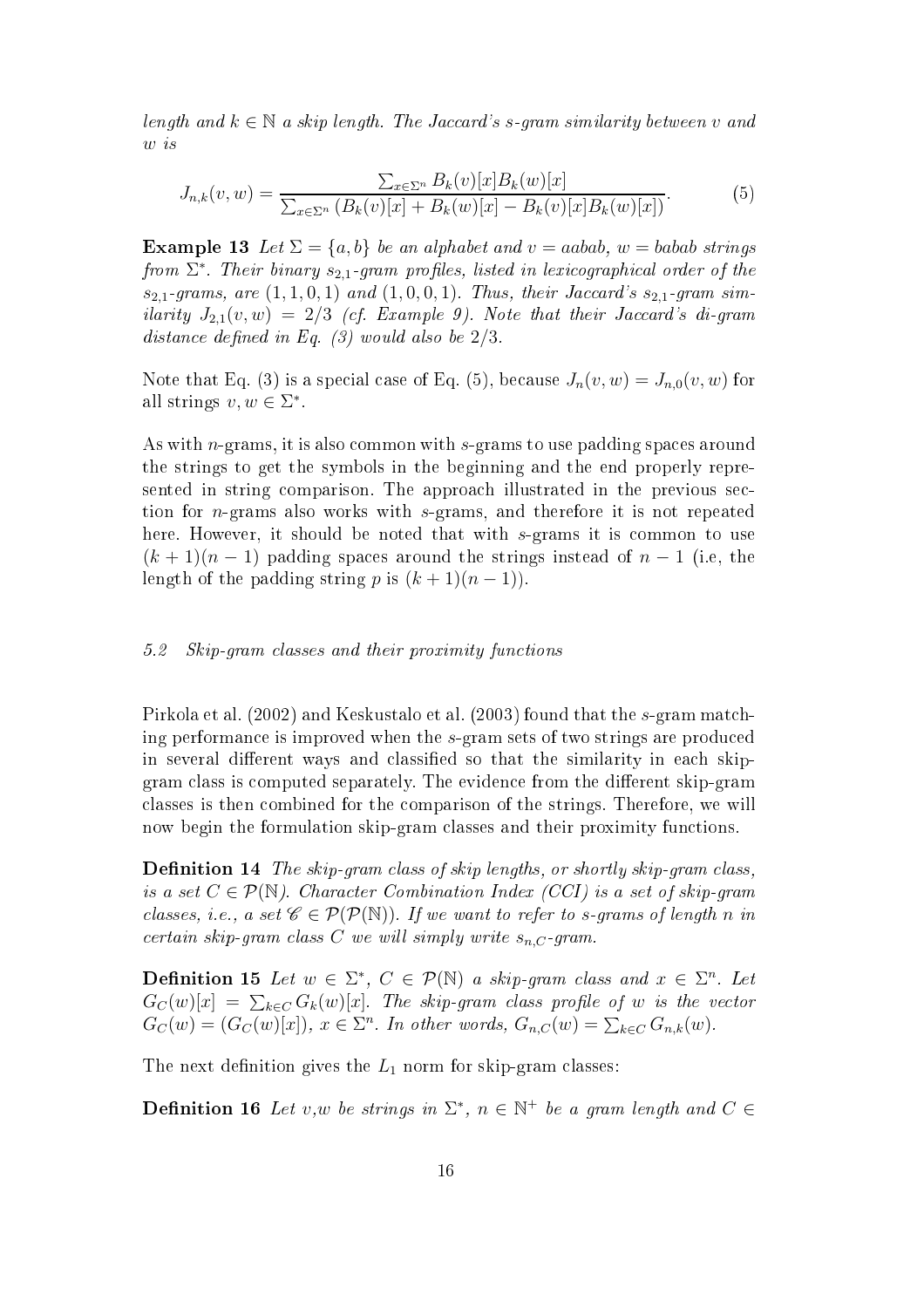$\mathcal{P}(\mathbb{N})$  a skip-gram class. The skip-gram class distance between v and w is

$$
D_{n,C}(v,w) = \sum_{x \in \Sigma^n} |G_C(v)[x] - G_C(w)[x]|.
$$
\n(6)

**Example 17** Let  $\Sigma = \{a, b\}$  be an alphabet and  $v = aabab$ ,  $w = babab$  strings from  $\Sigma^*$ . Their  $s_{2,\{0,1\}}$ -skip-gram class profiles, listed in lexicographical order of the  $s_{2,0}$ -grams and  $s_{2,1}$ -grams, are  $(2,3,1,1)$  and  $(1,2,2,2)$ . Thus, their  $s_{2,\{0,1\}}$ -skip-gram class distance  $D_{2,\{0,1\}}(v, w) = 4$ .

Note that we can calculate Eq. (4) with Eq. (6), because  $D_{n,k}(v,w) = D_{n,\{k\}}(v,w)$ for all strings  $v, w \in \Sigma^*$ . Especially *n*-gram distance of Eq. (1) between strings v and w is given by  $D_{n,\{0\}}(v, w)$ .

According to the following theorem also skip-gram class distance is a pseudo metri
. Again, the proof is obvious and thus omitted.

Theorem 18 For all  $v, w, x \in \Sigma^*$ ,

(1)  $D_{n,C}(v, w) \geq 0$  (non-negativity), (2)  $D_{n,C}(v, w) = D_{n,C}(w, v)$  (symmetry) and (3)  $D_{n,C}(v, w) \leq D_{n,C}(v, x) + D_{n,C}(x, w)$  (triangle inequality).

Next we want to derive the Jaccard's similarity function for gram class based string matching analogous for previous Jaccard's formulas. Again, this requires us to define a *binary skip-gram class profile*.

**Definition 19** Let  $w \in \Sigma^*$ , and  $C \in \mathcal{P}(\mathbb{N})$  a skip-gram class and  $x \in \Sigma^n$ . Let

.

$$
B_C(w)[x] = \begin{cases} 1 & \text{if } G_C(w)[x] \ge 0\\ 0 & \text{otherwise} \end{cases}
$$

The binary skip-gram class profile of w is the binary vector  $B_{n,C}(w) = (B_C(w)[x])$ ,  $x \in$  $\Sigma^n$ .

The Jaccard's formula based s-gram similarity using binary gram-class profiles of strings can now be defined like Jaccard's similarities earlier.

**Definition 20** Let v and w be non empty strings from  $\Sigma^*$ ,  $n \in \mathbb{N}^+$  be a gram length and  $C \in \mathcal{P}(\mathbb{N})$  a skip-gram class. The Jaccard's skip-gram class similarity between v and w is

$$
J_{n,C}(v,w) = \frac{\sum_{x \in \Sigma^n} B_C(v)[x]B_C(w)[x]}{\sum_{x \in \Sigma^n} (B_C(v)[x] + B_C(w)[x] - B_C(v)[x]B_C(w)[x]}.
$$
 (7)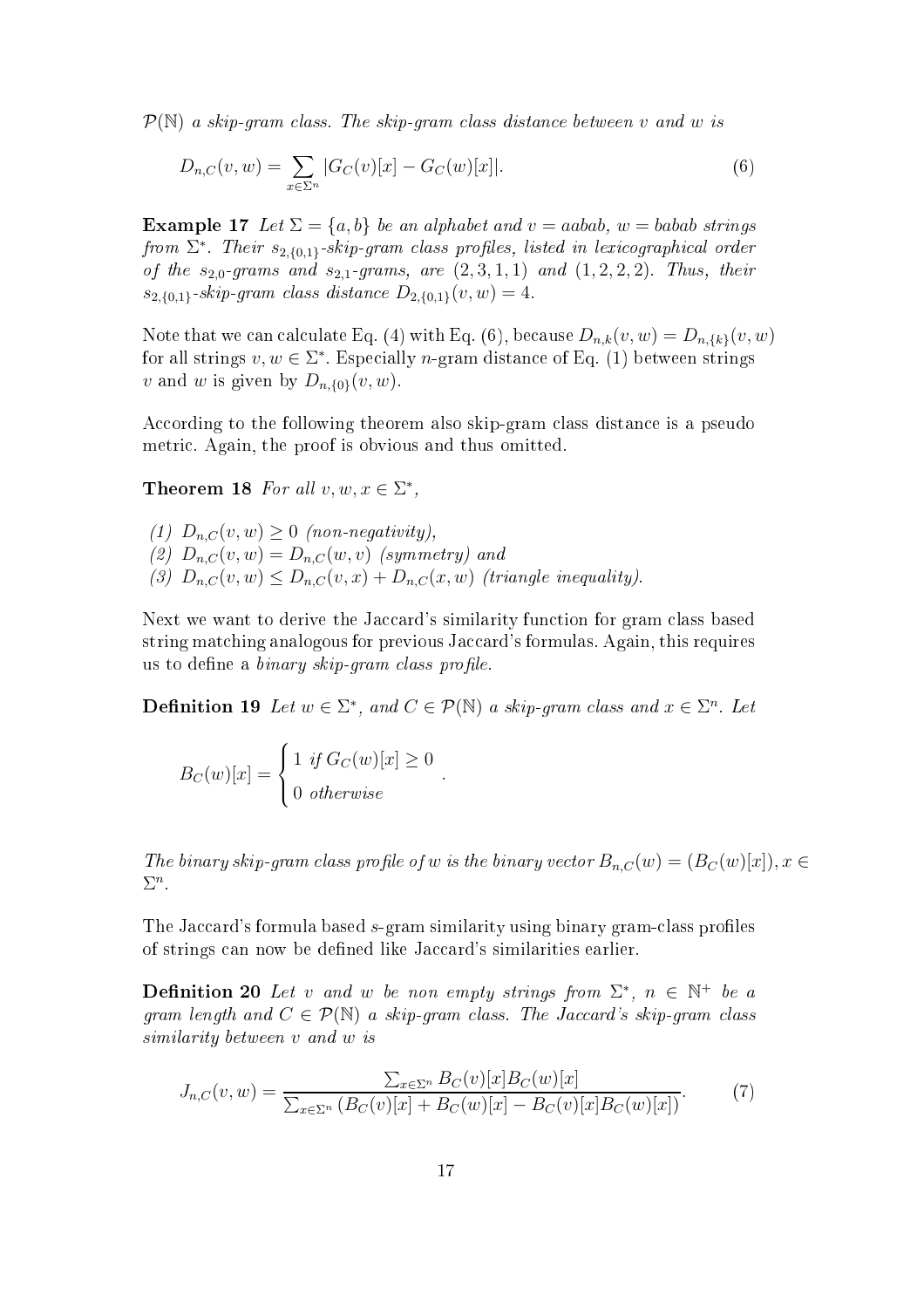**Example 21** Let  $\Sigma = \{a, b\}$  be an alphabet and  $v = aabab$ ,  $w = babab$  strings from  $\Sigma^*$ . Their binary  $s_{2,\{0,1\}}$ -skip-gram class profiles, listed in lexicographical order of the  $s_{2,0}$ -grams and  $s_{2,1}$ -grams, are  $(1,1,1,1)$  and  $(1,1,1,1)$ . Thus, their  $s_{2,\{0,1\}}$ -skip-gram class similarity is  $J_{2,\{0,1\}}(v,w) = 1$ . Therefore, according to the Jaccard's skip-gram class similarity, strings v and w are equal. This is a notable difference to the  $L_1$  norm between  $v$  and  $w$  calculated in Example

Note again that we can calculate Eq. (5) with Eq. (7), because  $J_{n,k}(v, w) =$  $J_{n,\{k\}}(v, w)$  for all strings  $v, w \in \Sigma^*$ . Especially *n*-gram similarity of Eq. (3) between strings v and w is given by  $J_{n,\{0\}}(v,w)$ .

Finally, we define a proximity functions for strings based on their total s-gram overlap in given set of skip-gram classes specified by a CCI.

#### 5.3CCI-based string proximity

In (Pirkola et al., 2002; Keskustalo et al., 2003) the final similarity function for s-grams was based on the Character Combination Index (CCI) and an extension of Jaccard's formula. The idea was to calculate the Jaccard similarity in ea
h skip-gram lass and then to ombine the similaries in a novel way to an overall similarity function. In this section we shall continue our approach from preceeding sections by, firstly, defining a *distance* function for two strings based on their s-gram profiles and the given CCI, and secondly, binarizing these profiles and defining (precisely) the Jaccard style similarity function for the same situation. As we shall see though some examples, the two fun
tions may give quite different results. This is due to the distance function counting each occurrence of any s-gram and the similarity function only counting one, be
ause it is set oriented. Only the latter has so far been experimentally tested in the ase of s-grams.

**Definition 22** Let v and w be strings in  $\Sigma^*$  and  $\mathscr{C} \in \mathcal{P}(\mathcal{P}(\mathbb{N}))$  a character combination index. The distance  $D_{n,\mathscr{C}}(v,w)$  of v and w with regard to  $\mathscr C$  is as the assessment as the standard contract of the standard state of the state of the state of the state of the

$$
D_{n,\mathscr{C}}(v,w) = \frac{1}{|\mathscr{C}|} \sum_{C \in \mathscr{C}} D_{n,C}(v,w). \tag{8}
$$

Example 23 Let  $\Sigma = \{a, b\}$  be an alphabet,  $v = abbababba$ ,  $w = baabaaba$ strings from  $\Sigma^*$  and  $\mathscr{C} = {\{0,1\},\{2\}}$  a CCI. To calculate the distance  $D_{2,\mathscr{C}}(v,w)$ , we first need to calculate the skip-gram class distances  $D_{2,\{0,1\}}(v,w)$ and  $D_{2,\{2\}}(v,w)$ . The skip-gram class profiles listed in lexicographical order of the s-grams are for string v  $G_{2,\{0,1\}}(v) = (1, 5, 5, 4)$  and  $G_{2,\{2\}}(v) = (2, 1, 1, 2)$ , and for string w  $G_{2,\{0,1\}}(w) = (4,4,5,0)$  and  $G_{2,\{2\}}(w) = (3,0,0,2)$ . Thus,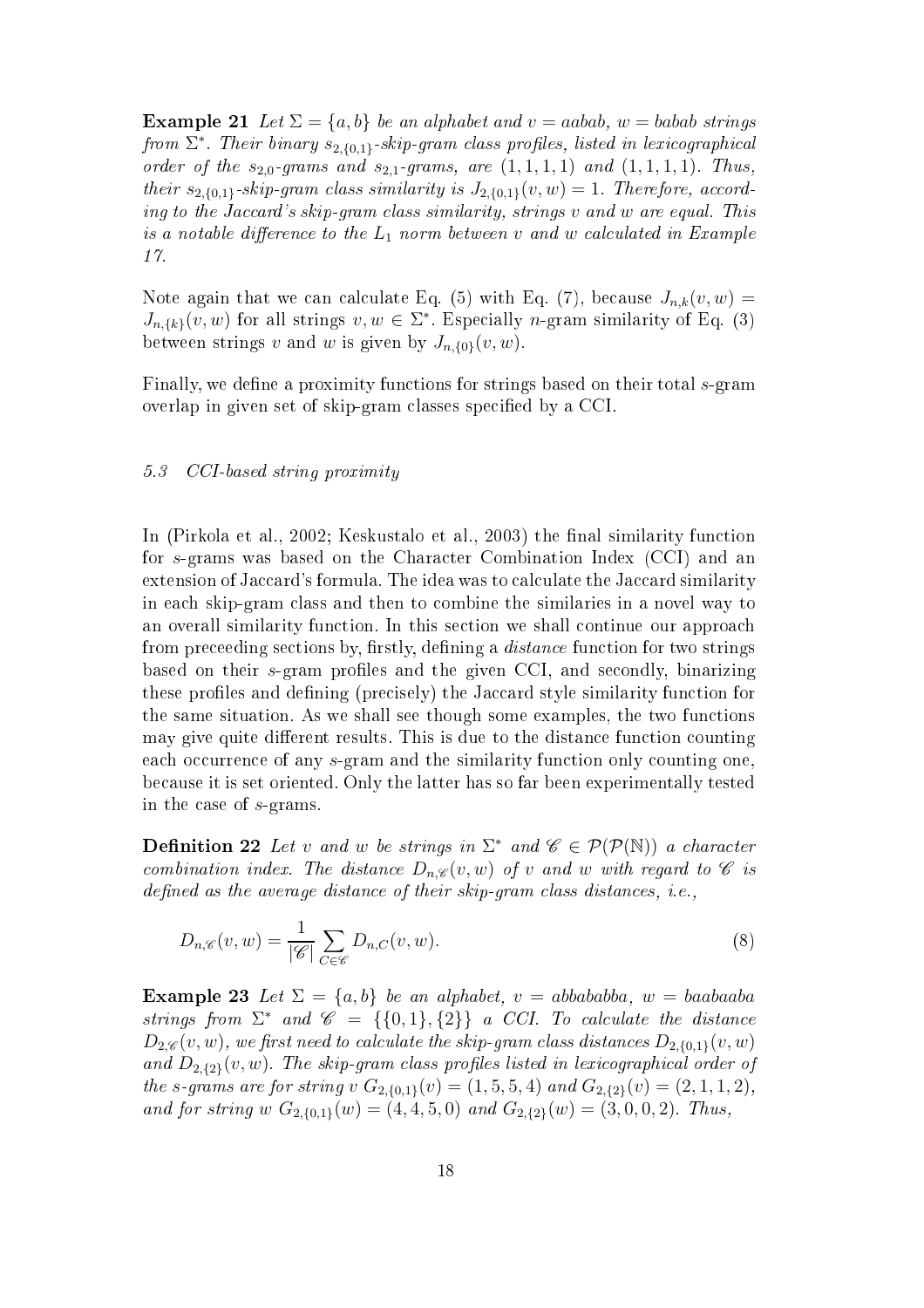$$
D_{2,\mathscr{C}}(v,w) = \frac{1}{|\mathscr{C}|} \sum_{C \in \mathscr{C}} D_{2,C}(v,w)
$$
  
= 
$$
\frac{D_{2,\{0,1\}}(v,w) + D_{2,\{2\}}(v,w)}{|\{\{0,1\},\{2\}\}|}
$$
  
= 
$$
\frac{8+3}{2} = 5.5.
$$

The advantage of using average distance in the above definition is that the CCI distance remains as a pseudo metric. However, the CCI distance  $D_{n,\mathscr{C}}(v,w)$ has never been empirically tested. Instead, the following definition gives a proximity function loosely on based Jaccard's formula that is used by Pirkola et al. (2002) and Keskustalo et al. (2003) for skip-gram lass based string omparison.

**Definition 24** Let v and w be non empty strings over an alphabet  $\Sigma$ ,  $n \in \mathbb{N}$ and  $\mathscr{C} \in \mathcal{P}(\mathcal{P}(\mathbb{N}))$  a CCI. The similarity  $S_{n,\mathscr{C}}(v,w)$  of v and w with regard to  $CCI \mathscr{C}$  is

$$
S_{n,\mathscr{C}}(v,w) = \frac{\sum_{C \in \mathscr{C}} \sum_{x \in \Sigma^n} B_C(v)[x]B_C(w)[x]}{\sum_{C \in \mathscr{C}} \sum_{x \in \Sigma^n} (B_C(v)[x] + B_C(w)[x] - B_C(v)[x]B_C(w)[x])}.\tag{9}
$$

Example 25 Let  $\Sigma = \{a, b\}$  be an alphabet,  $v = abbababba$ ,  $w = baabaaba$ strings from  $\Sigma^*$  and  $\mathscr{C} = \{ \{0,1\}, \{2\} \}$  a CCI. To calculate the similarity  $S_{2\mathcal{C}}(v, w)$ , we need to calculate the binary skip-gram class profiles. The profiles, listed in lexicographical order of the s-grams, for string  $v$  are  $B_{2,\{0,1\}}(v) =$  $(1, 1, 1, 1), B_{2, {52}}(v) = (1, 1, 1, 1), and for string w are B_{2, {6, 1}}(w) = (1, 1, 1, 0),$  $B_{2,\lbrace 2\rbrace}(w) = (1,0,0,1)$  Thus,

$$
S_{2,\mathscr{C}}(v,w) = \frac{\sum_{C \in \mathscr{C}} \sum_{x \in \Sigma^2} B_C(v)[x]B_C(w)[x]}{\sum_{C \in \mathscr{C}} \sum_{x \in \Sigma^2} (B_C(v)[x] + B_C(w)[x] - B_C(v)[x]B_C(w)[x])}
$$
  
= 
$$
\frac{(1+1+1+0) + (1+0+0+1)}{(1+1+1+1) + (1+1+1+1)}
$$
  
= 
$$
\frac{5}{8} = 0.625.
$$

We gave the similarity function of Eq. (9) by convention, following Pirkola et al. (2002) and Keskustalo et al. (2003). However, this hoi
e for similarity function for CCI based string matching is not the most intuitive one. Therefore, we propose a new, simpler similarity function calculated as an average of the skip-gram lasses of the CCI, in the spirit of Eq. (8).

**Definition 26** Let v and w be non empty strings from  $\Sigma^*$  and  $\mathscr{C} \in \mathcal{P}(\mathcal{P}(\mathbb{N}))$  a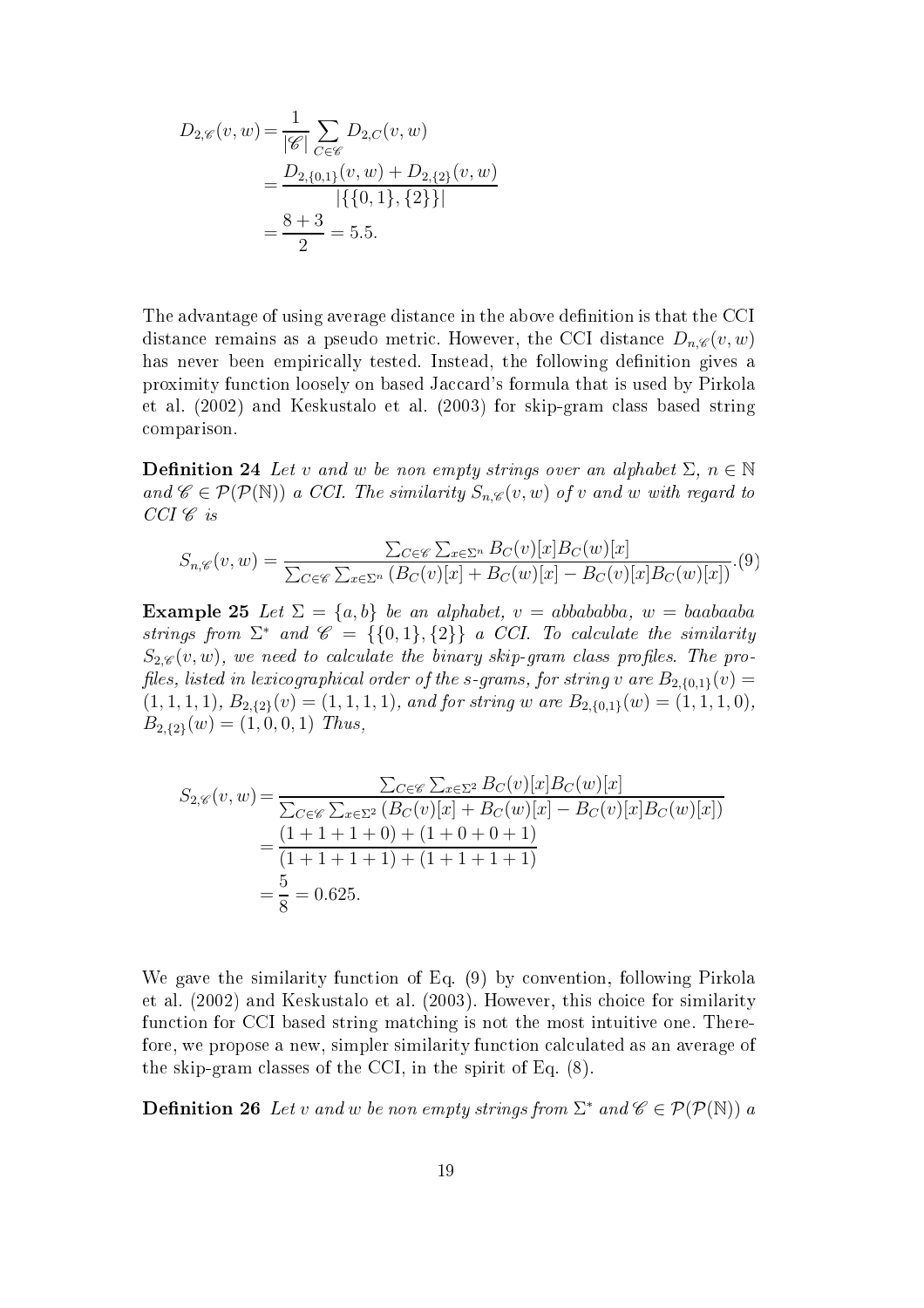character combination index. The similarity  $S'_{n,\mathscr{C}}(v,w)$  of v and w with regard to  $CCI \mathscr{C}$  is

$$
S'_{n,\mathscr{C}}(v,w) = \frac{1}{|\mathscr{C}|} \sum_{C \in \mathscr{C}} J_{n,C}(v,w). \tag{10}
$$

The similarities given by the Equations 9 and 10 are not far apart but nevertheless different as the reader may find through the simple example constructed with strings aabba and bbab and a CCI  $\mathcal{C} = \{\{0\}, \{1\}\}.$ 

We end this section by noting that following equalities hold between the CCI based string proximity functions and  $s$ -gram proximity functions. Let  $v$  and  $w$ be strings over an alphabet  $\Sigma$ ,  $n \in \mathbb{N}^+$  a gram length and  $k \in \mathbb{N}$  a skip length. Then

(1)  $D_{n,k}(v, w) = D_{n,\{\{k\}\}}(v, w)$  and (2)  $J_{n,k}(v, w) = S_{n,\{\{k\}\}}(v, w),$ 

where in (2)  $S_{n,\{\{k\}\}}(v, w)$  denotes either Eq. (9) or Eq. (10). Thus proximities between *n*- and *s*-grams can be evaluated by using equations  $(8) - (10)$  only.

#### 6 Discussion and Conclusions

 $n$ -grams have been used widely and successfully for approximate string matching in many areas. Recently, Pirkola et al. (2002) devised a novel classified s-gram mat
hing te
hnique, where di-grams are formed of both adja
ent and non-adja
ent hara
ters. s-grams have proved su

essful in approximate string mat
hing a
ross language boundaries espe
ially in mat
hing proper names and technical terminology. While  $n$ -grams have been precisely defined, sgrams so far lack such precise definitions. Also their similarity comparison in (Keskustalo et al., 2003) lacks a stringent definition. In this paper, we have given precise definitions both for  $s$ -grams and their distance / similarity comparison.

Following established practices in the literature (Ukkonen, 1992) we first presented the *n*-gram profiles of strings and then their *distance* measure, the  $L_1$ metric. This is a well established distance measure, and takes into account both the kinds of *n*-grams two strings contain, and their number. Based on this we also defined binary  $n$ -gram profiles and the Jaccard similarity measure, whi
h has been popular in IR experiments. As pointed out, this similarity measure is weaker than the  $L_1$  distance metric because Jaccard is insensitive to the counts of each *n*-gram in the strings to be compared.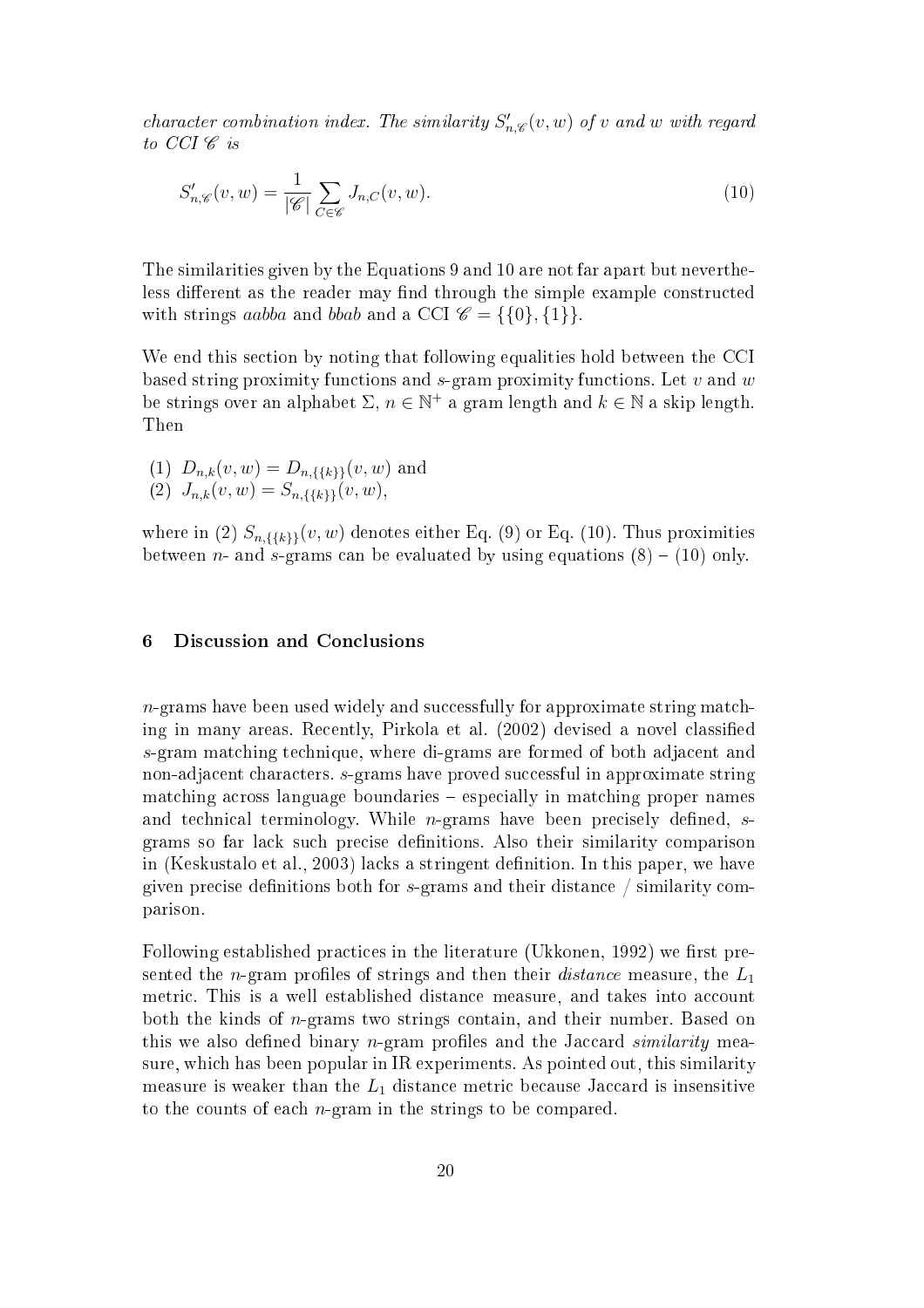Turning to s-grams, we provided novel definitions of s-gram profiles and extended the the  $L_1$  distance metric for them. We gave definitions for simple s-gram profiles and distances and progressively extended them to skip-gram classes and collections of skip-gram classes (as specified by the CCI). The s-gram profiles were also reduced in each case to binary profiles in order to precisely define the (extended) Jaccard similarity functions for s-grams in each case. Again, as pointed out, the extended  $L_1$  distance metrics may be claimed stronger than the corresponding Jaccard similarity measures because the Jaccard measures are insensitive to the counts of each  $n$ -gram in the strings to be compared. Interestingly, the  $L_1$  distance metrics have never been employed in IR experiments based on s-grams. Their greater strength in measuring string proximity suggests their potential for IR experiments, whi
h are planned for in our forth
oming resear
h.

Pirkola et al. (2002) only onsidered s-di-grams, whi
h entails one skipping possibility between the two characters. Our definitions were for general sgrams with multiple skipping positions and onstant skip length. Unfortunately, at the sub-word hara
ter string level, we do not know of text retrieval applications of  $s_{n,k}$ -grams for  $n > 2$ .

Finally, we showed that *n*-gram similarity  $\int$  distance computations are special cases of our generalized definitions. In fact, all  $s$ -gram and  $n$ -gram distance computations may be carried out by Eq.  $(8)$  and their Jaccard similarities by Eq.  $(9)$  or Eq.  $(10)$ .

The size of the  $n$ -gram index has been pointed out as a critical factor in their application (Califano and Rigoutsos, 1993; McNamee and Mayfield, 2004), where the determining factors are the size of the symbol set, and  $n$ -gram length, which determine the length of the profile vectors per object (i.e. word, text, biological sequence). In our case, a further complication arises from the skip-gram classes as each class requires its own profile. However, in the present problem area, focussing on s-grams for mono-lingual and cross-language word matching, the symbol set  $\Sigma$  typically has less than 30 symbols, the gram length typically is 2 and the CCI  $\mathscr C$  contains 2 – 3 classes. With such values the s-gram profile size per keyword  $(=|\mathscr{C}| | \Sigma^n|)$  remains under 2 KB per keyword which is very reasonable. Recall that the keyword index takes, for each keyword, the keyword length and the address list length, whi
h is governed by address specificity, address length, and the database size (word count).

At a more general level, our strong belief is that popular proximity measures need precise definitions. This fosters an understanding of their relative strengths (e.g. the  $L_1$  distance metric being stronger than the Jaccard measure) and their consistent implementation and application. Our definitions were developed in a bottom-up manner, only assuming hara
ter strings (based on some alphabet) and elementary mathematical concepts.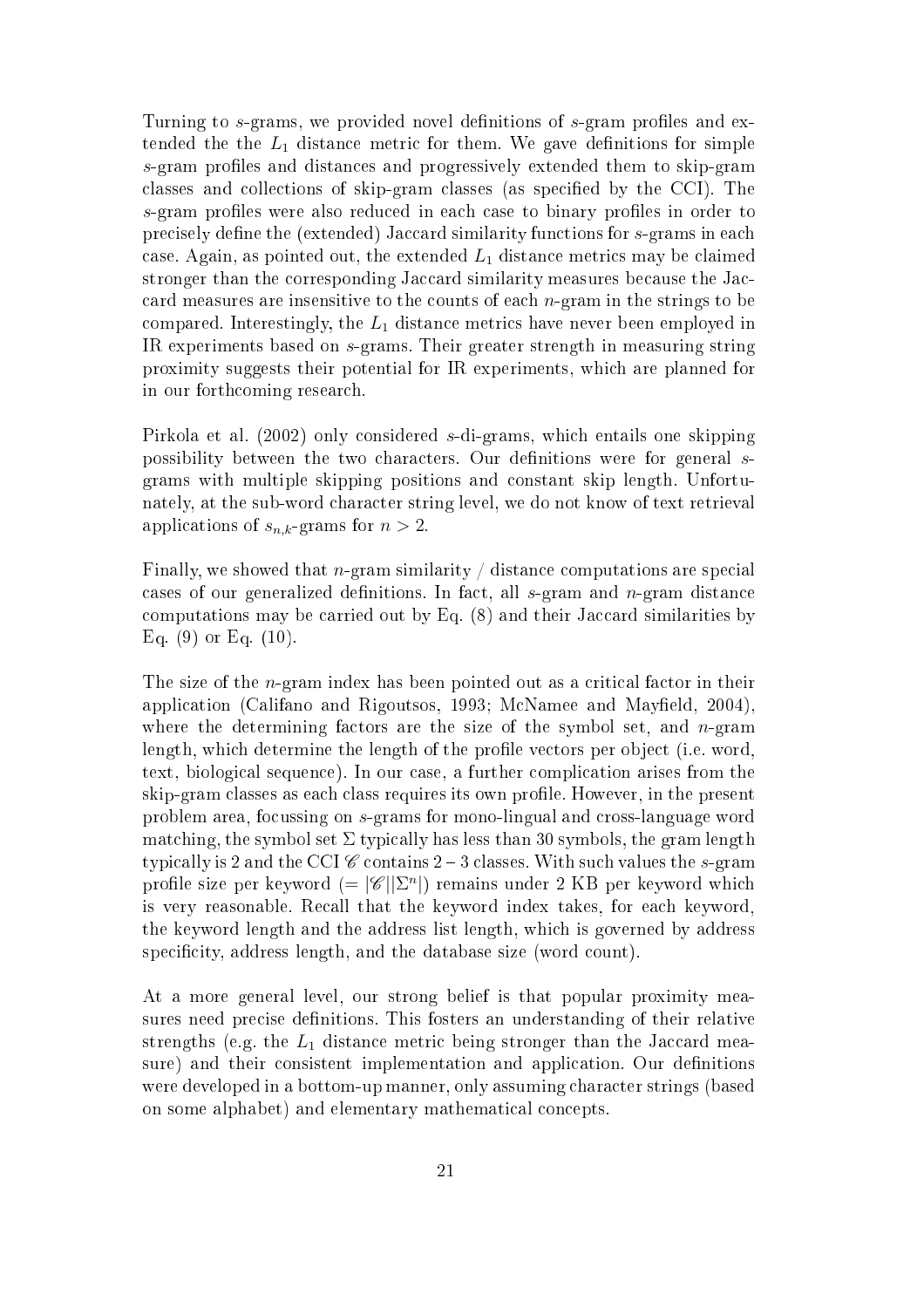## A
knowledgements

This study was funded in part by Dept. of Information Studies, University of Tampere, TISE (Tampere Graduate S
hool for Information S
ien
e and Engineering), and Academy of Finland under the grant  $\#$  1209960.

## Referen
es

- Altschul, S., Gish, W., Miller, W., Myers, E., Lipman, D., 1990. A basic local alignment search tool. Journal of Molecular Biology 215, 403–410.
- Baròdal, J., Jörgensen, N., Larsen, G., Martinussen, B., 1997. Nordiska: Våra språk förr o
h nu. Studentlitteratur.
- Bishop, M., Thompson, E., 1984. Fast omputer sear
h for similar DNA sequences. Nucleic Acid Research 12 (13), 5471-5474.
- Califano, A., Rigoutsos, I., 1993. FLASH: A fast look-up algorithm for string homology. In: Proceedings of the 1st International Conference on Intelligent Systems for Molecular Biology. AAAI Press, pp. 56–64.
- Chen, A., He, J., Xu, L., Gey, F., Meggs, J., 1997. Chinese text retrieval without using a dictionary. In: Proceedings of the 20th annual international ACM SIGIR onferen
e on Resear
h and development in information retrieval. pp.  $42-49$ .
- Damerau, F. J., 1964. A technique for computer detection and correction of spelling errors. Communications of the ACM  $7(3)$ , 171–176.
- Downie, S., Nelson, M., 2000. Evaluation of a simple and effective music information retrieval method. In: SIGIR '00: Pro
eedings of the 23rd annual international ACM SIGIR onferen
e on Resear
h and development in information retrieval. ACM Press, New York, NY, USA, pp. 73-80.
- Grossman, D. A., Frieder, O., 2004. Information Retrieval: Algorithms and Heuristi
s, 2nd Edition. Springer.
- Hall, P. A. V., Dowling, G. R., 1980. Approximate string matching. ACM Computing Surveys  $12(4)$ ,  $381-402$ .
- Hopcroft, J. E., Motwani, R., Ullman, J. D., 2001. Introduction to Automata Theory, Languages and Computation, 2nd Edition. Addison Wesley.
- Keskustalo, H., Pirkola, A., Visala, K., Leppänen, E., Järvelin, K., 2003. Nonadja
ent digrams improve mat
hing of ross-lingual spelling variants. In: Nascimento, M. A., de Moura, E., Oliveira, A. (Eds.), Proceedings of the 10th International Symposium on String Pro
essing and Information Retrieval (SPIRE). Le
ture Notes in Computer S
ien
e 2857. Springer, Berlin, pp. 252–265.
- Mahleko, B., Wombacher, A., Fankhause, P., 2005. Process-annotated service discovery facilitated by an n-gram-based index. In: IEEE Intl. Confernce on e-Technology, e-Commerce and e-Service. IEEE Computer Society, pp. 2-8.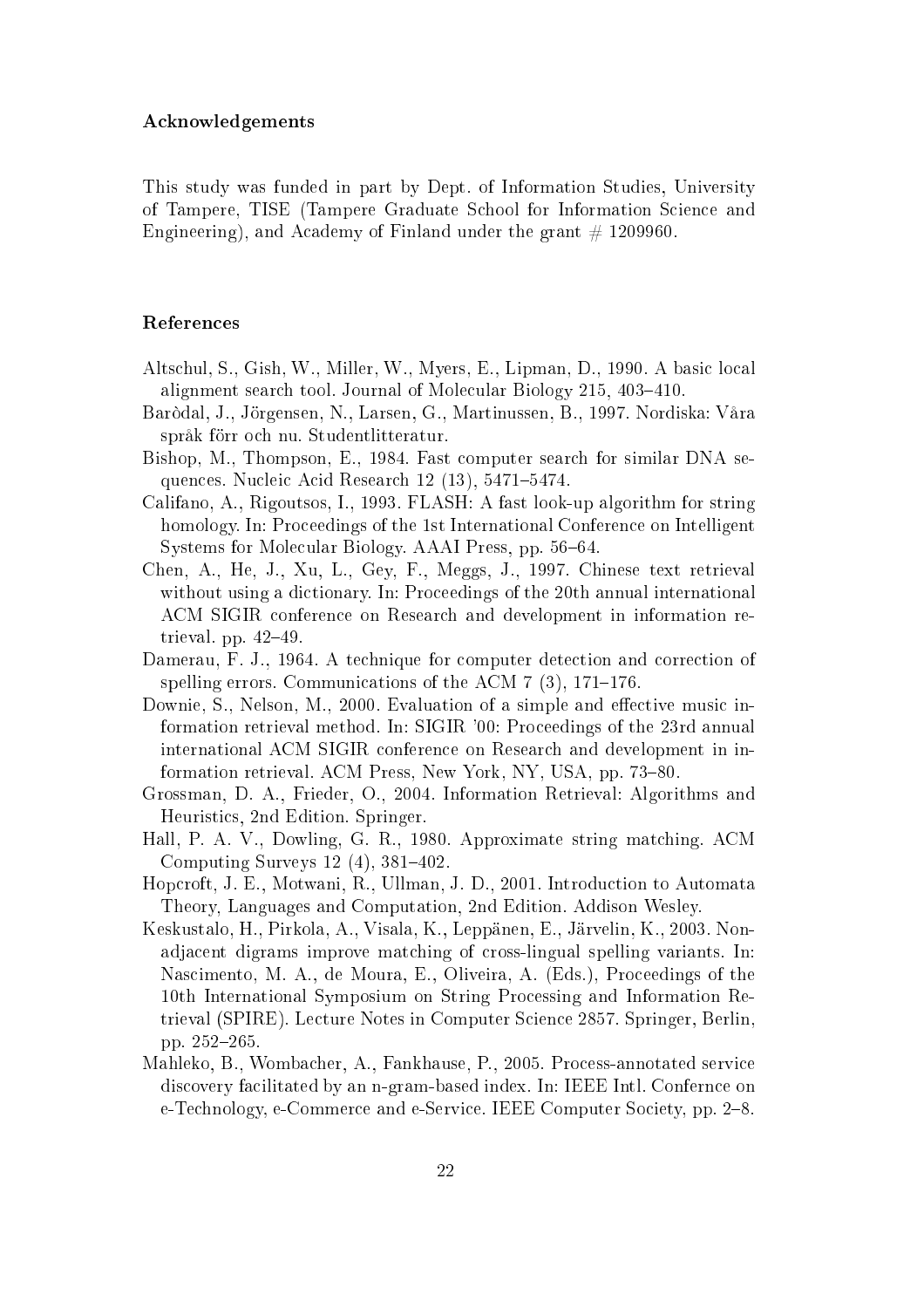- McNamee, P., Mayfield, J., 2003. JHU/APL experiments in tokenization and non-words translation. In: CLEF 2003 Working Notes. Available at: http://
lef.iei.pi.
nr.it/.
- McNamee, P., Mayfield, J., 2004. Character n-gram tokenization for European language text retrieval. Information Retrieval 7, 73-97.
- Miller, C., Gurd, J., Brass, A., 1999. A RAPID algorithm for sequence database comparisons: application to the identification of vector contamination in the EMBL databases. Bioinformatics  $15(2)$ ,  $111-121$ .
- Navarro, G., 2001. A guided tour to approximate string matching. ACM Computing Surveys  $33(1)$ ,  $31-88$ .
- O'Rourke, A., Robertson, A., Willettt, P., 1997. Word variant identification in old fren
h. Information Resear
h 2 (4).
- Peters, C., 2003. Introduction to the CLEF 2003 working notes. Available at: http://
lef.iei.pi.
nr.it/.
- Pfeiffer, U., Poersch, T., Fuhr, N., 1996. Retrieval effectiveness of proper name search methods. Information Processing & Management 32 (6), 667–679.
- Pirkola, A., 1998. The effects of query structure and dictionary setups in dictionary-based cross-language information retrieval. In: SIGIR '98: Proeedings of the 21st annual international ACM SIGIR onferen
e on Resear
h and development in information retrieval. ACM Press, New York, NY, USA, pp. 55–63.
- Pirkola, A., Keskustalo, H., Leppänen, E., Känsälä, A. P., Järvelin, K., 2002. Targeted s-gram matching: a novel n-gram maching technique for cross- and monolingual word form variants. Information Resear
h 7 (2), available at http://InformationR.net/ir/7-2/paper126.html.
- Robertson, A. M., Willett, P., 1998. Appli
ations of n-grams in textual information systems. Journal of Documentation  $54$  (1),  $48-69$ .
- Shannon, C. E., 1948. A mathematical theory of communication. The Bell System Technical Journal  $27(8)$ ,  $379-423$ .
- Toivonen, J., Pirkola, A., Keskustalo, H., Visala, K., Järvelin, K., 2005. Translating ross-lingual spelling variants using transformation rules. Information Processing & Management 41, 859-872.
- Uitdenbogerd, A. L., Zobel, J., 2002. Music ranking techniques evaluated. In: ACSC '02: Proceedings of the twenty-fifth Australasian conference on Computer s
ien
e. Australian Computer So
iety, In
., Darlinghurst, Australia, Australia, pp.  $275-283$ .
- Ukkonen, E., 1992. Approximate string-matching with q-grams and maximal matches. Theor. Comput. Sci. 92 (1), 191-211.
- Ullman, J. R., 1977. A binary n-gram technique for automatic correction of substitution, deletion, insertion and reversal errors in words. The Computer Journal 20 $(2)$ , 141-147.
- Zamora, E. M., Pollo
k, J. J., Zamora, A., 1981. The use of trigram analysis for spelling error detection. Information Processing & Management 17  $(8)$ , 305316.
- Zobel, J., Dart, P., 1996. Phonetic string matching: lessons from information